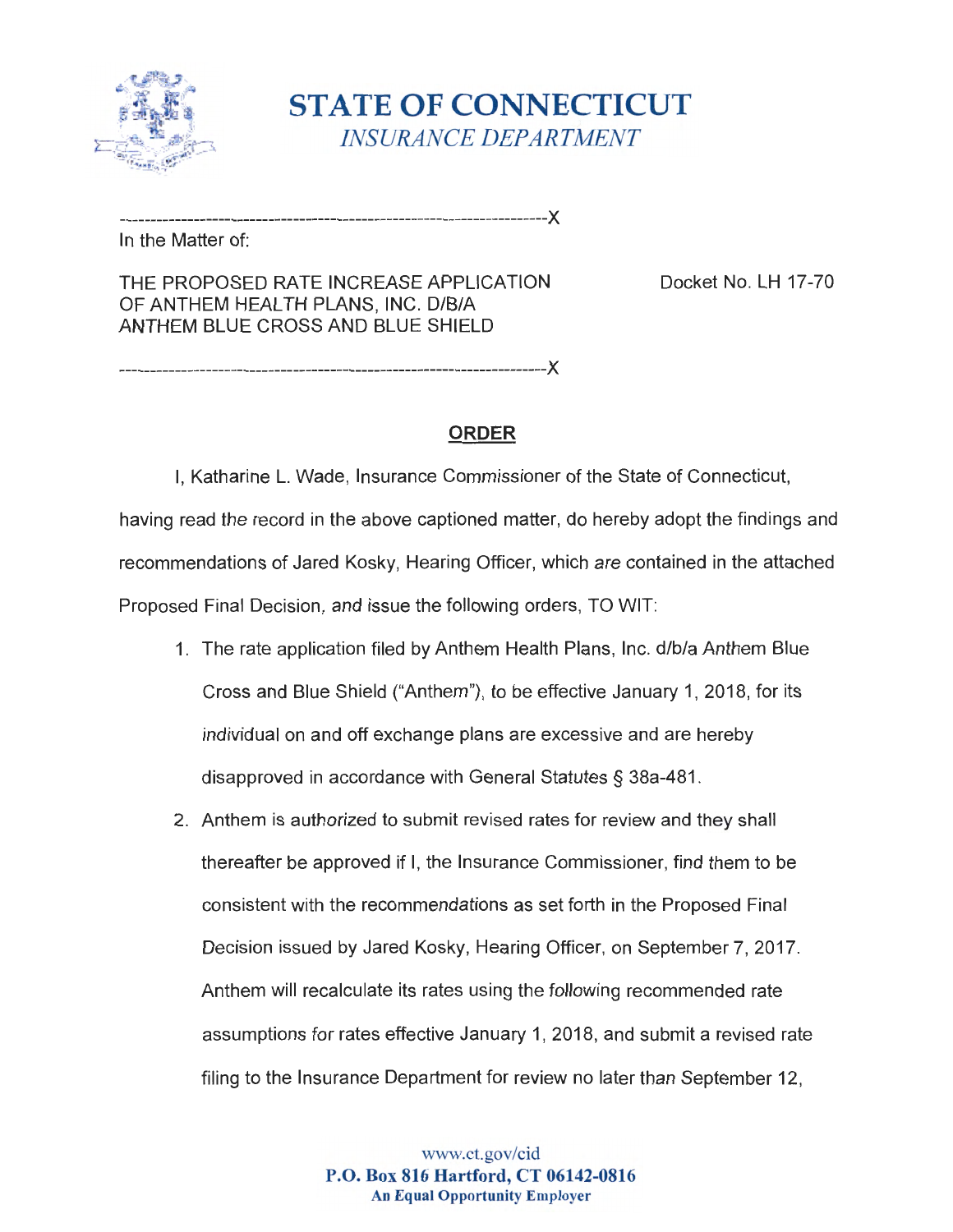2017 , to enable such time for review and adequate notice to be issued to policyholders .

- Reducing the annual trend from 13.4% to 12.0%;
- Remove the Grace Period adjustment of 0.26% ;
- Change the risk adjust receipt from \$37 .08 to \$38.93 ; and
- Reduce the morbidity adjustment from 1.0998 to 1.0613.

Dated at Hartford, Connecticut, this 7<sup>th</sup> day of September, 2017.

.Wade

Katharine L. Wade Insurance Commissioner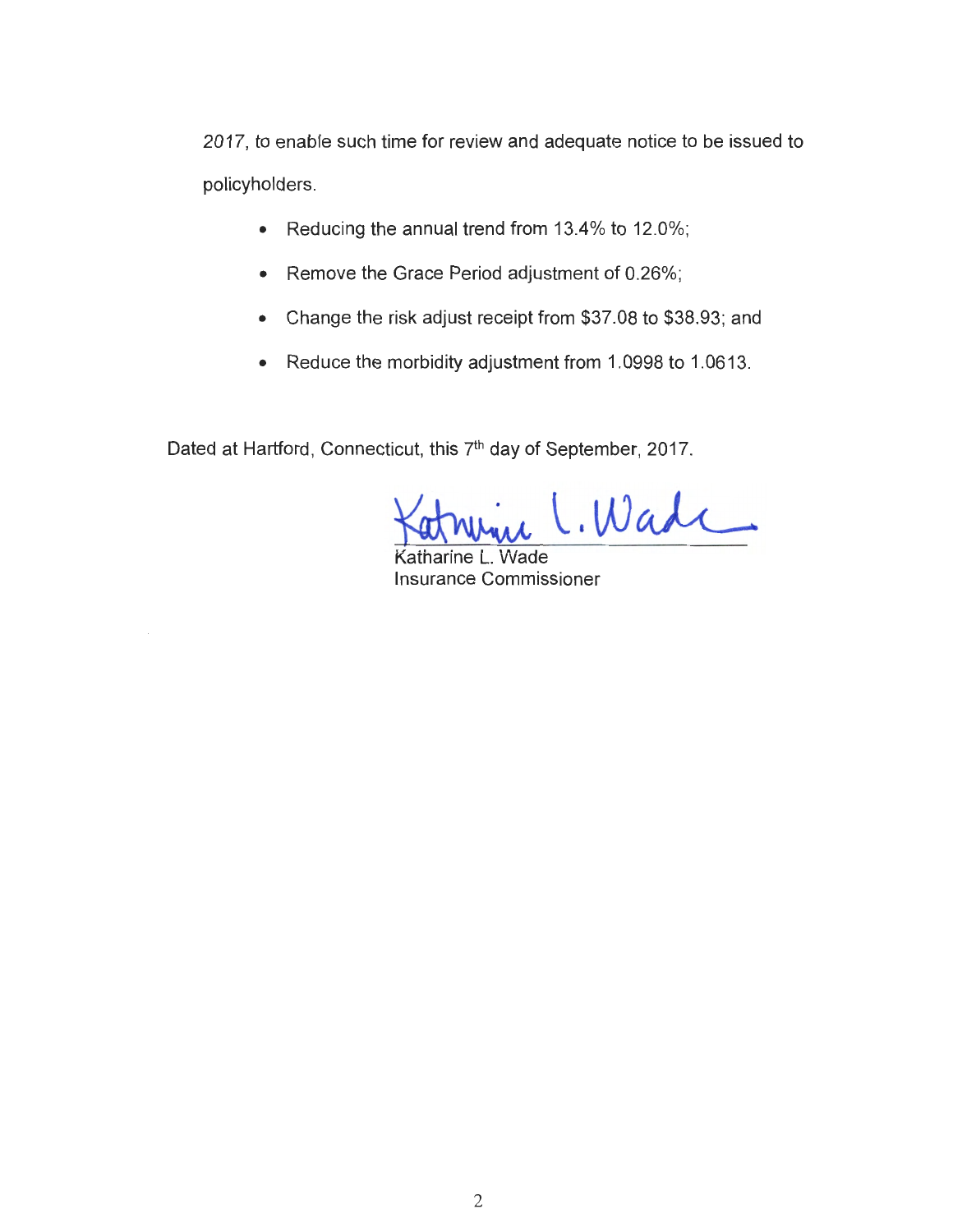

**STATE OF CONNECTICUT** *INSURANCE DEPARTMENT* 

In the Matter of:

THE PROPOSED RATE INCREASE APPLICATION Docket No. LH 17-70 OF ANTHEM HEALTH PLANS, INC. D/B/A ANTHEM BLUE CROSS AND BLUE SHIELD

-------------------------------------------------------------------)(

-------------------------------------------------------------------)(

### **PROPOSED FINAL DECISION**

### I. **INTRODUCTON**

On May 1, 2017 , Anthem Health Plans , Inc. d/b/a Anthem Blue Cross and Blue Shield ("Anthem" or "Applicant"), filed a rate application regarding the Applicant's individual rates for on and off exchange plans ("Application") with the Connecticut Insurance Department ("Department") pursuant to General Statutes§ 38a-481. Although there is no statutory requirement that a rate hearing be held, on May 30, 2017, Insurance Commissioner Katharine L. Wade ("Commissioner") issued a notice of public hearing ordering that a public hearing be held on June 14, 2017 concerning the Application.

A copy of the Notice of Public Hearing was submitted to the Office of the Secretary of the State on May 30 , 2017, and was published on the Department's Internet website (the "Notice"). The Notice indicated that the Application was available for public inspection at the Department, and that the Department was accepting written statements concerning the Application . In accordance with§ 38a-8-48 of the Regulations of Connecticut State Agencies , the Applicant was designated as a party to the proceeding.

> www.ct.gov/cid **P.O. Box 816 Hartford, CT 06142-0816 An Equal Opportunity Employer**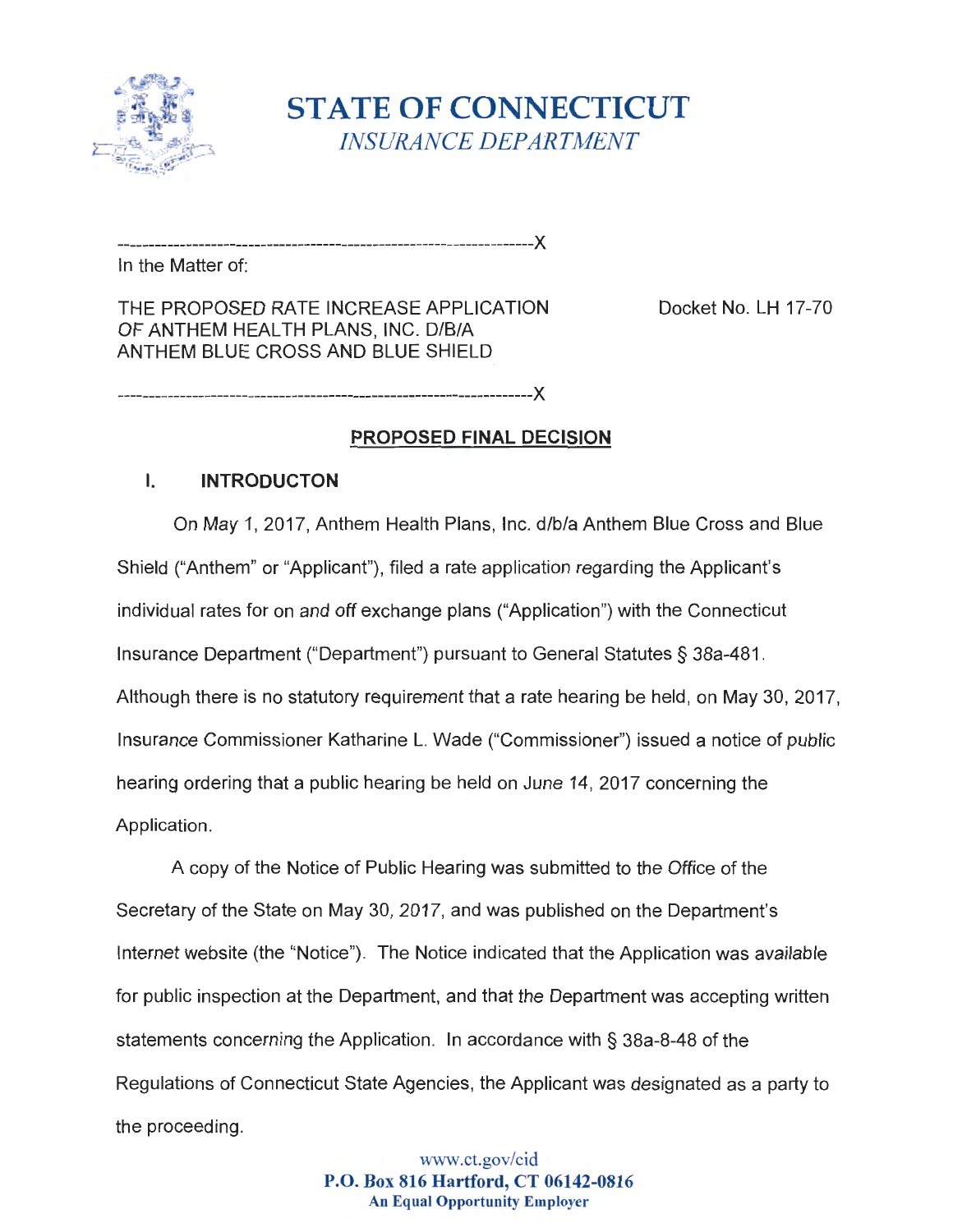On May 30, 2017, the Commissioner appointed the undersigned to serve as Hearing Officer in the proceeding.

On June 14 , 2017 , a public hearing on the Application was held before the undersigned (the "Hearing"). The following individuals testified at the Hearing on behalf of the Applicant: James Augur, Regional Vice President - Sales, Anthem; Tu Nguyen, Director of Actuarial Services, Anthem. Michael G. Durham, Esq., of Donahue, Durham & Noonan, P.C., and John M. Russo, Esq., of Anthem Blue Cross and Blue Shield, represented the Applicant.

The following Department staff participated in the Hearing: Paul Lombardo , ASA, MAAA, Life and Health Actuary and Kristin Campanelli, Esq ., Legal Division counsel.

Pursuant to the Notice, the public was given an opportunity to speak at the Hearing and to submit written comments on the Application with respect to the issues to be considered by the Commissioner. At the Hearing, the undersigned represented that the Department would continue to accept written comment on the Application until the close of business of July 1, 2017 . Nine members of the public provided oral comment during the two public comment sessions at the Hearing. Those who provided oral comment were Brenda Shipley, Manfred Mohring, Jennifer Lovet of Health Agents for America, Stephen Hunt, Arleen Block, Garry Malone, Marc Block, Angela DeMello of CONECT and The Strategies Group , and Tom McCormack. Public comment by persons who are not parties to the Hearing "shall be given the same weight as legal argument. "<sup>1</sup>

As of the close of the record for public comment there were 50 filings of written communication containing public comment, some from persons who also provided oral comment. All of the written comments were in opposition to the Application. The major

<sup>1</sup>Regs ., Conn. State Agencies§ 38a-8-51 (b)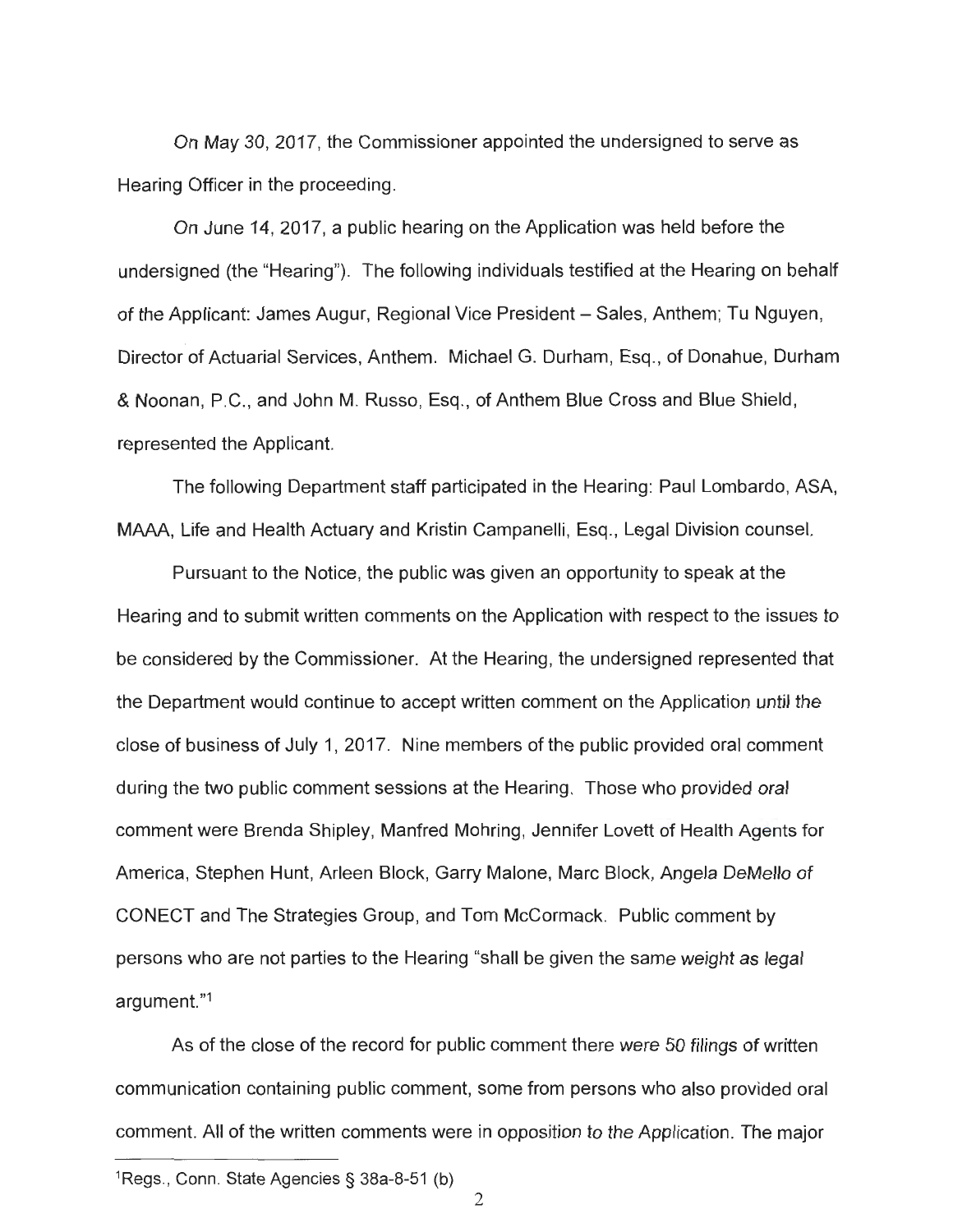theme in the opposition letters and oral comments was for the reduction of the requested rate increases , if not an overall objection to Anthem 's Application . Opposition was mainly premised on the proposed rate increases being unaffordable to consumers . There were also numerous comments critical of health insurers and health insurance rates in general.

At the conclusion of the hearing , Anthem was directed to submit supplemental information no later than the close of business of July 5, 2017 . Anthem timely submitted the supplemental information on July 5, 2017 and the record was closed on that date .

Thereafter, on August 23, 2017, the Department requested that Anthem submit by August 30, 2017, a supplemental filing to consider the non-funding of Cost Share Reduction ("CSR") payments by the Federal Government and the rate impact, if any, to its already filed premium rates by applying that impact only to Silver On-Exchange plans. Anthem timely submitted this supplemental filing on August 30, 2017.

#### II. **FINDINGS OF FACT**

**A.** After reviewing the exhibits entered into the record of this proceeding, the testimony of the witnesses , and utilizing the experience , technical competence and specialized knowledge of the Department, the undersigned makes the following findings of fact:

- 1. The Application is a filing made by Anthem Health Plans, Inc., doing business as Anthem Blue Cross and Blue Shield based on Connecticut statutory requirements and is applicable only to on and off exchange individual health insurance products offered in Connecticut.
- 2. The Application requested an average increase of 33.8% on the Applicant's individual rates for on and off exchange plans to be effective January 1, 2018.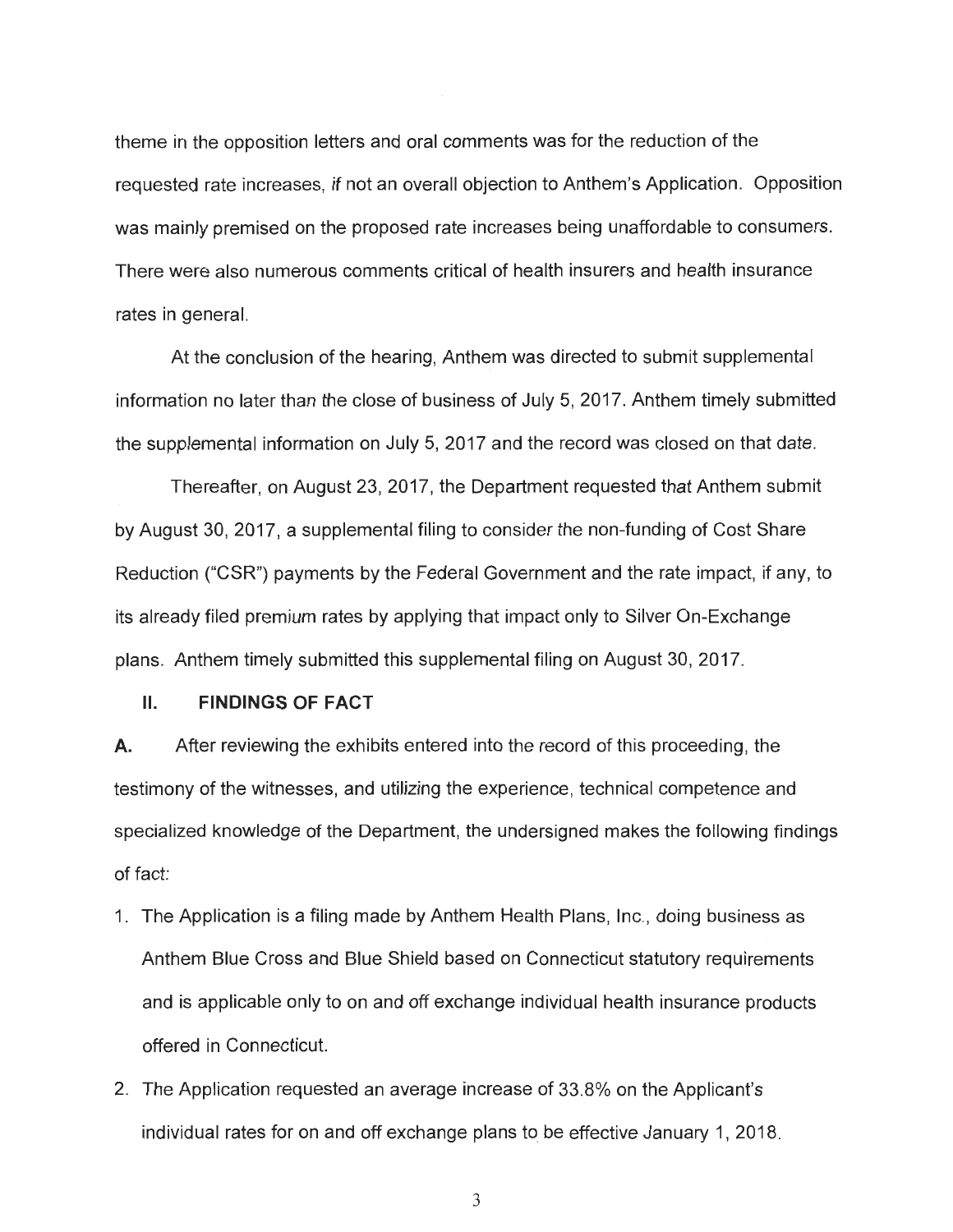- 3. The Application included an Actuarial Certification by Tu Nguyen , FSA, MAAA, Director & Actuary III, which certified that the Application was compliant with state filing guidelines, actuarial standards, including specifically Actuarial Standards of Practice No. 8, Regulatory Filings for Health Plan Entities ("ASOP 8"), and that data quality was reconciled to financial statements .
- 4. On May 1, 2017 , Anthem electronically filed the Application requesting the following increases effective January 1, 2018:

|                                                    | % Change |
|----------------------------------------------------|----------|
| Catastrophic HMO Pathway X Enhanced                | 18.9%    |
| Bronze HMO Pathway X Enhanced                      | 27.1%    |
| Bronze HMO Pathway X Enhanced for HSA              | 23.2%    |
| Gold HMO Pathway X Enhanced 2500                   | 48.9%    |
| Anthem HMO Catastrophic BlueCare 7350/0%           | 21.9%    |
| Anthem Bronze HMO BlueCare 6200/12400/40% for HSA  | 21.2%    |
| Anthem Bronze HMO BlueCare 6750/13500/40%          | 31.5%    |
| Anthem Silver HMO BlueCare 3500/7000/10% for HSA   | 48.9%    |
| Anthem Silver HMO BlueCare Tiered 4350/6350/0%/20% | 52.2%    |
| Anthem Gold HMO BlueCare 1500/4500/10%             | 50.3%    |
| Bronze PPO Standard Pathway X                      | 31.8%    |
| Bronze PPO Standard Pathway X for HSA              | 26.3%    |
| Silver Core PPO Pathway X                          | 22.6%    |
| Silver PPO Standard Pathway X                      | 23.1%    |
| Gold PPO Standard Pathway X                        | 50.8%    |
| Anthem Silver EPO Century Preferred 2800/8400/20%  | 47.1%    |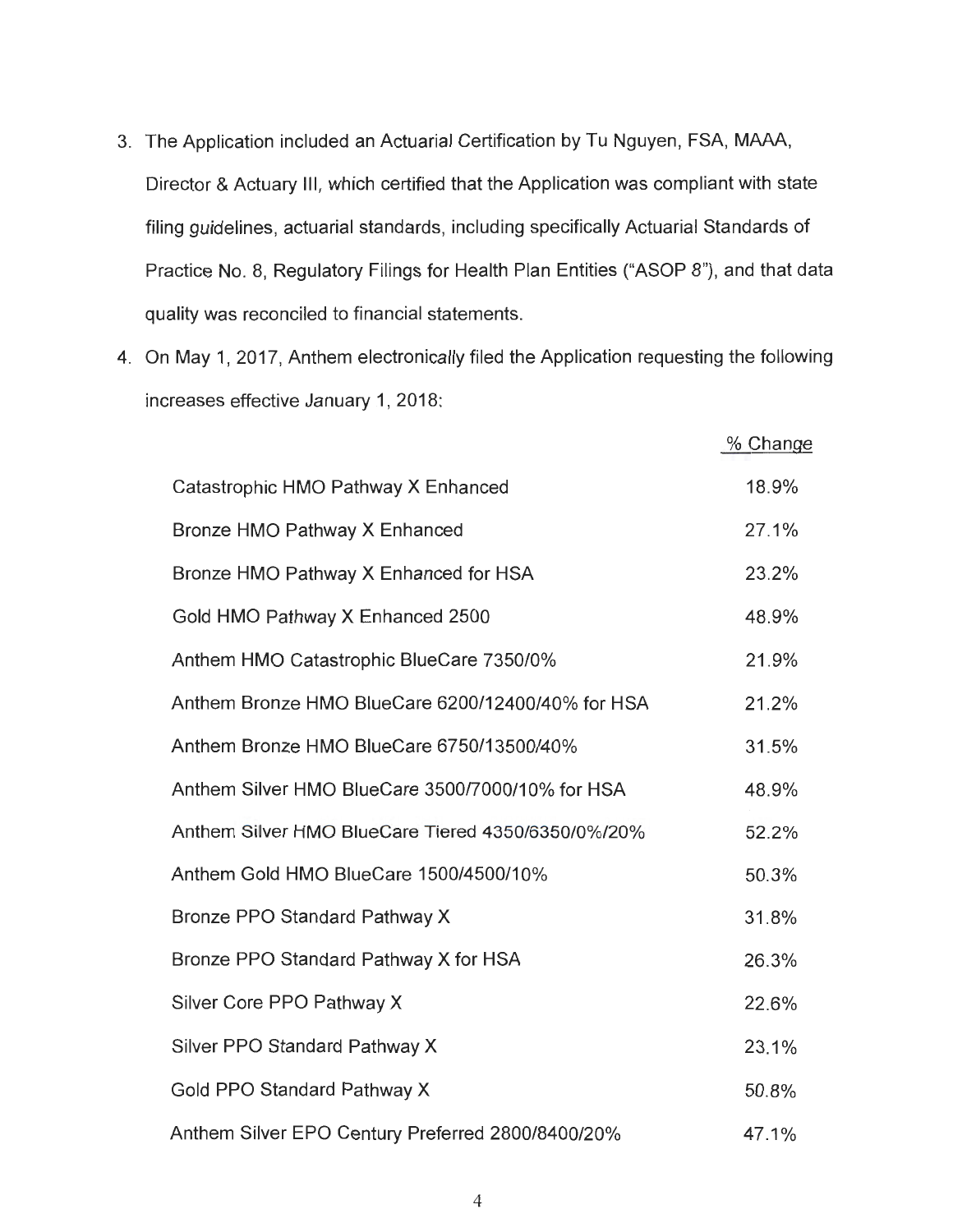- 5. Anthem identified in its Application factors that affect the proposed rate increase for all plans which include the following:
	- Emerging experience different than projected.
	- Trend: This includes the impact of inflation, provider contracting changes, and increased utilization of services.
	- Morbidity: There are anticipated changes in the market-wide morbidity of the covered population in the projection period .
	- Benefit modifications, including changes made to comply with updated Actuarial Value ("AV") requirements .
	- Changes in taxes, fees, and some non-benefit expenses, including the reinstatement of the Health Insurer Tax in 2018.
- 6. Although rates are based on the same claims experience, the rate changes vary by plan from 18.9% to 52.2% . The Application identified factors that affect the variation in the proposed rate changes by plan include:
	- Changes in benefit design that vary by plan.
	- Updates in benefit relativity factors among plans.
	- Updated adjustment factors for catastrophic plans.
	- Changes in some non-benefit expenses that are applied on a per-member permonth ("PMPM") basis.
- 7. Additionally , the U.S. Department of Health and Human Services ("HHS") Notice of Benefit and Payment Parameters for 2018 Final Rule amends provisions related to age rating for children for plan or policy years beginning on or after January 1, 2018. The Application stated that while the change to the Federal default standard age curve is revenue neutral in total, rate increases for policies may be affected.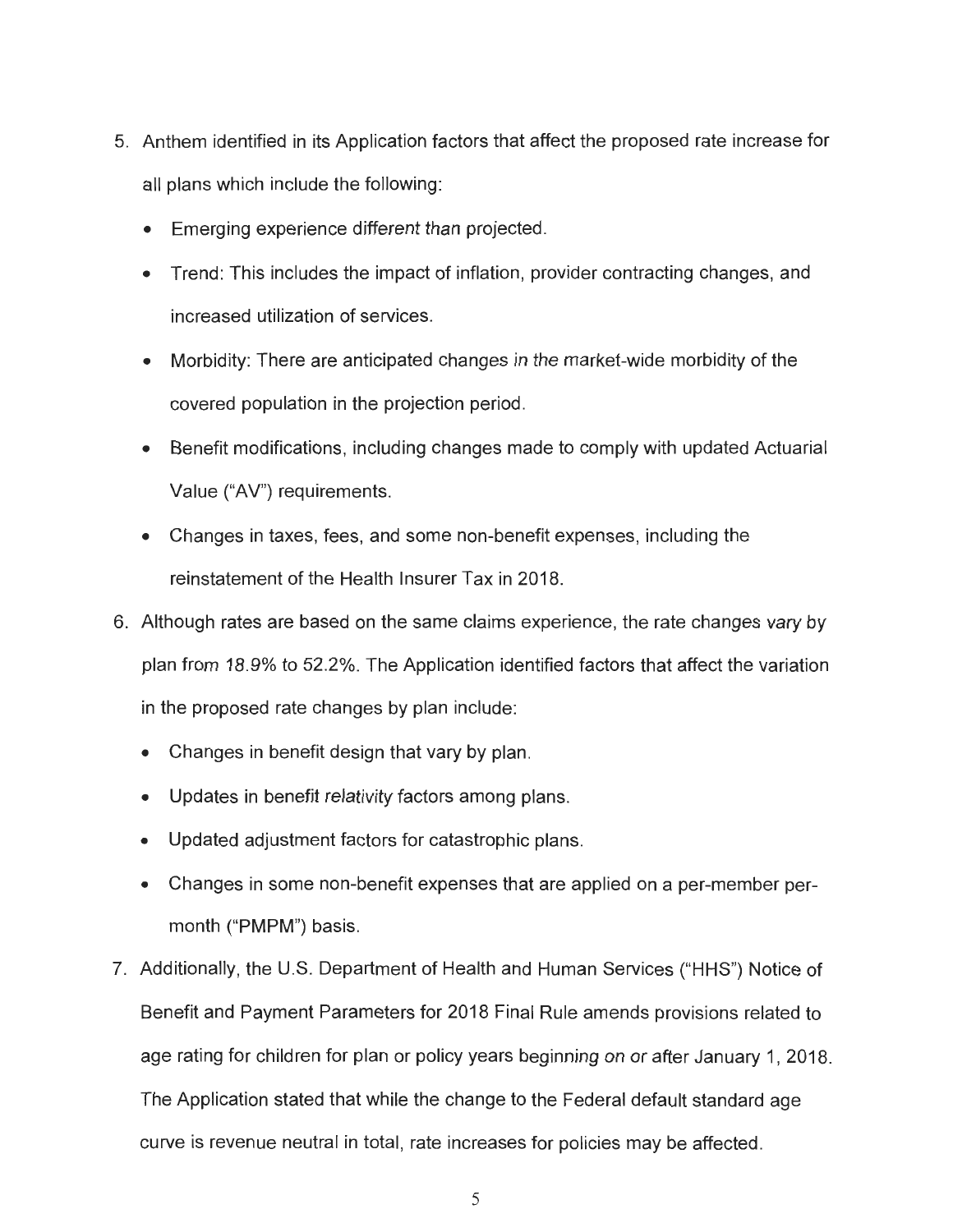8. Experience Period Premium and Claims:

The experience period premium and claims reported in Worksheet 1, Section I of the Unified Rate Review Template ("URRT"), in the Application, are for the nongrandfathered, single risk pool compliant policies of the identified legal entity in the Ind ividual market.

The experience reported in Worksheet 1, Section I of the URRT reflect the incurred claims from January 1, 2016 through December 31 , 2016 based on claims paid through February 28, 2017 .

Per the Application, the earned premium prior to medical loss ratio ("MLR") rebate is \$278,326,397. The earned premium reflects the pro-rata share of premium based on policy coverage dates.

The preliminary MLR rebate estimate is \$0 , which is consistent with Anthem's December 31, 2016 general ledger estimate allocated to the non-grandfathered portion of Individual business. Using this MLR estimate, the net earned premium is \$278 ,326 ,397 for Anthem as reported in cell F14 of Worksheet 1, Section I of the URRT.

The allowed claims were determined by subtracting non-covered benefits, provider discounts , and coordination of benefits amounts from the billed amount. Allowed and incurred claims were completed using the chain ladder method, an industry standard, by using historic paid versus incurred claims patterns. The method calculates historic completion percentages, representing the percent of cumulative claims paid of the ultimate incurred amounts for each lag month. Claim backlog files were reviewed on a monthly basis and were accounted for by Anthem in its historical completion factor estimates .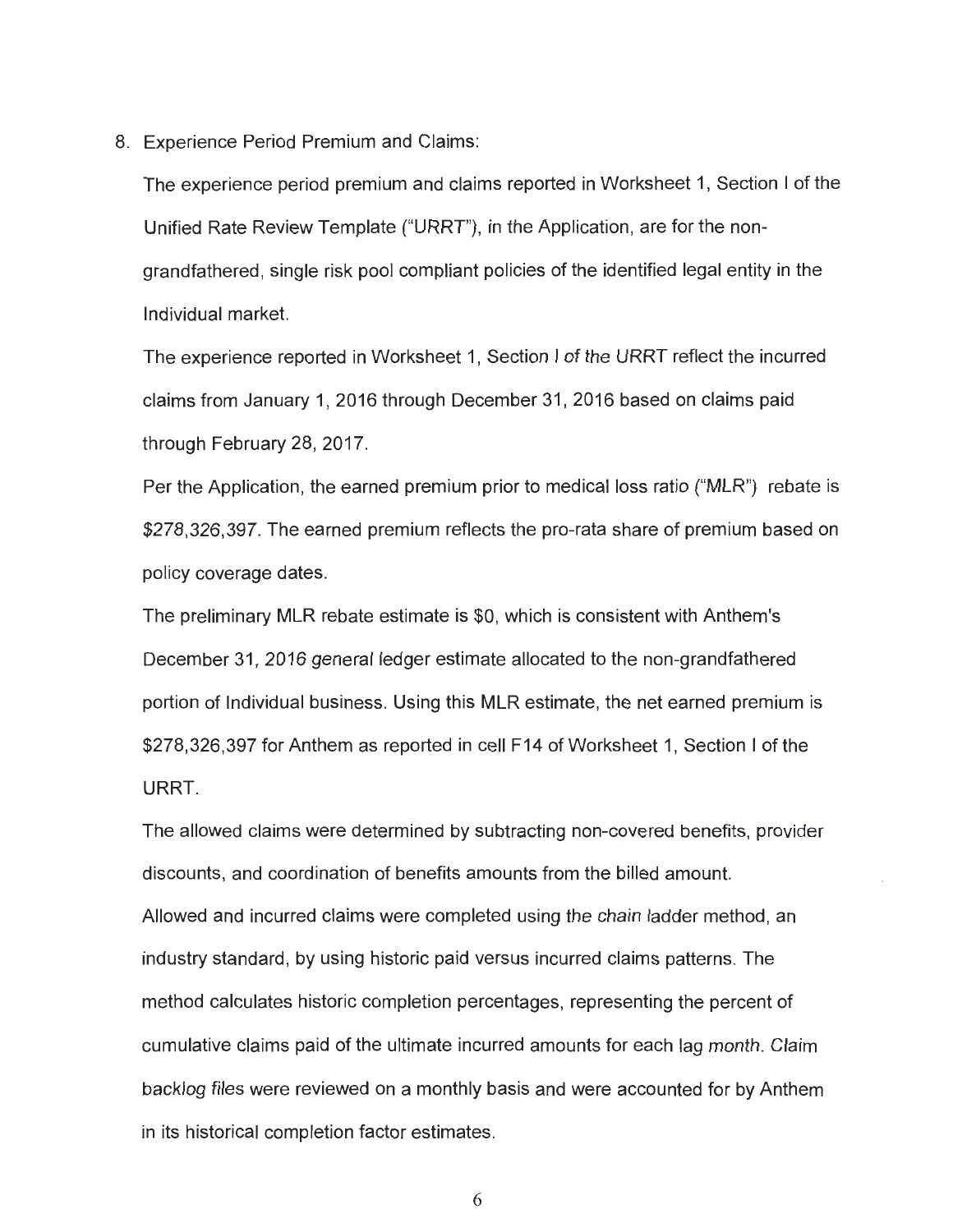Allowed and incurred claims reported in Worksheet 1, Section I of the URRT were \$382 ,905 ,916 and \$309,295,764, respectively. Exhibit B of the Application provides claims detail.

- 9. The Application stated that Anthem reconciles its internal source systems monthly to ensure consistency with reported financials. It further noted that the products contained in the Application were only a part of the total business reported on the financial statements and that there were timing differences and certain definitional differences in the statutory statements compared to emerging experience utilized in the Application.
- 10. Projection Factors :

#### **Changes in the Morbidity of the Population Insured**

- The morbidity adjustment in Exhibit E of the Application reflects the market deterioration in morbidity. Anthem assumes morbidity relative to the market remains the same between 2016 and 2018 . Anthem assumes that relative morbidity shifts between carriers would be largely offset by risk adjustment transfer payments .
- The Application states that based on Anthem's individual experience it has seen an increase in lapse rate for the 2017 individual segment. Per the Application , below are lapse rates for the first four months of 2015 , 2016 and 2017:

|      | Jan   | Feb  | Mar  | April |
|------|-------|------|------|-------|
| 2015 | 10.3% | 9.3% | 3.6% | 3.7%  |
| 2016 | 9.9%  | 4.0% | 2.3% | 3.0%  |
| 2017 | 15.6% | 4.5% | 2.8% | 3.7%  |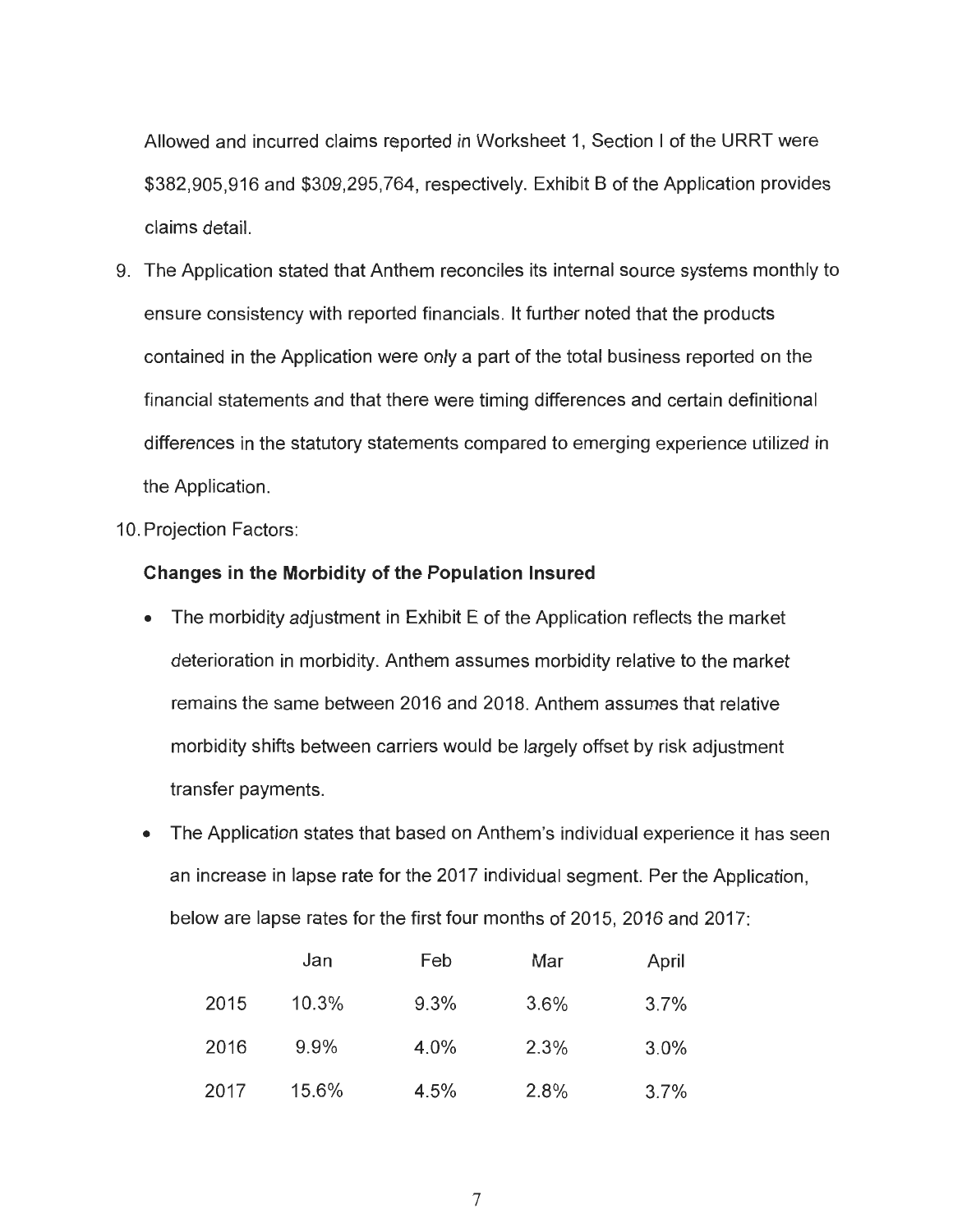- Anthem expects that this selective lapse and market deterioration will accelerate in 2018 due to increased selective entry and exit as members make health care spending decisions in the guaranteed issue , community rated Affordable Care Act ("ACA")<sup>2</sup> marketplace. The Application states that while not isolated individually in Anthem's modeling, increasing market volatility, a weak individual mandate, and the need for significant rate increases should compound to drive to higher selective market contraction.
- Exhibit W of the Application provides data that was used in Anthem's modeling with an increase in lapse assumption of 15% resulting in the market morbidity impact of 1.0998. Anthem assumes that members with Advance Premium Tax Credit and Cost Share Reduction subsidies as well as high risk members are less likely to drop coverage and that healthy members are more likely to drop coverage.

### **Normalization**

- In the Application, the experience period claims were normalized to reflect anticipated changes in age/gender, area/network, and benefit plan in the projection period . Exhibit D of the Application provides detail of each normalization factor below:
	- Age/Gender: The assumed claim cost was applied by age and gender to the experience period membership distribution and the projection period membership distribution.

<sup>&</sup>lt;sup>2</sup> Patient Protection and Affordable Care Act, 42 U.S.C. § 18001 et seq. (2010)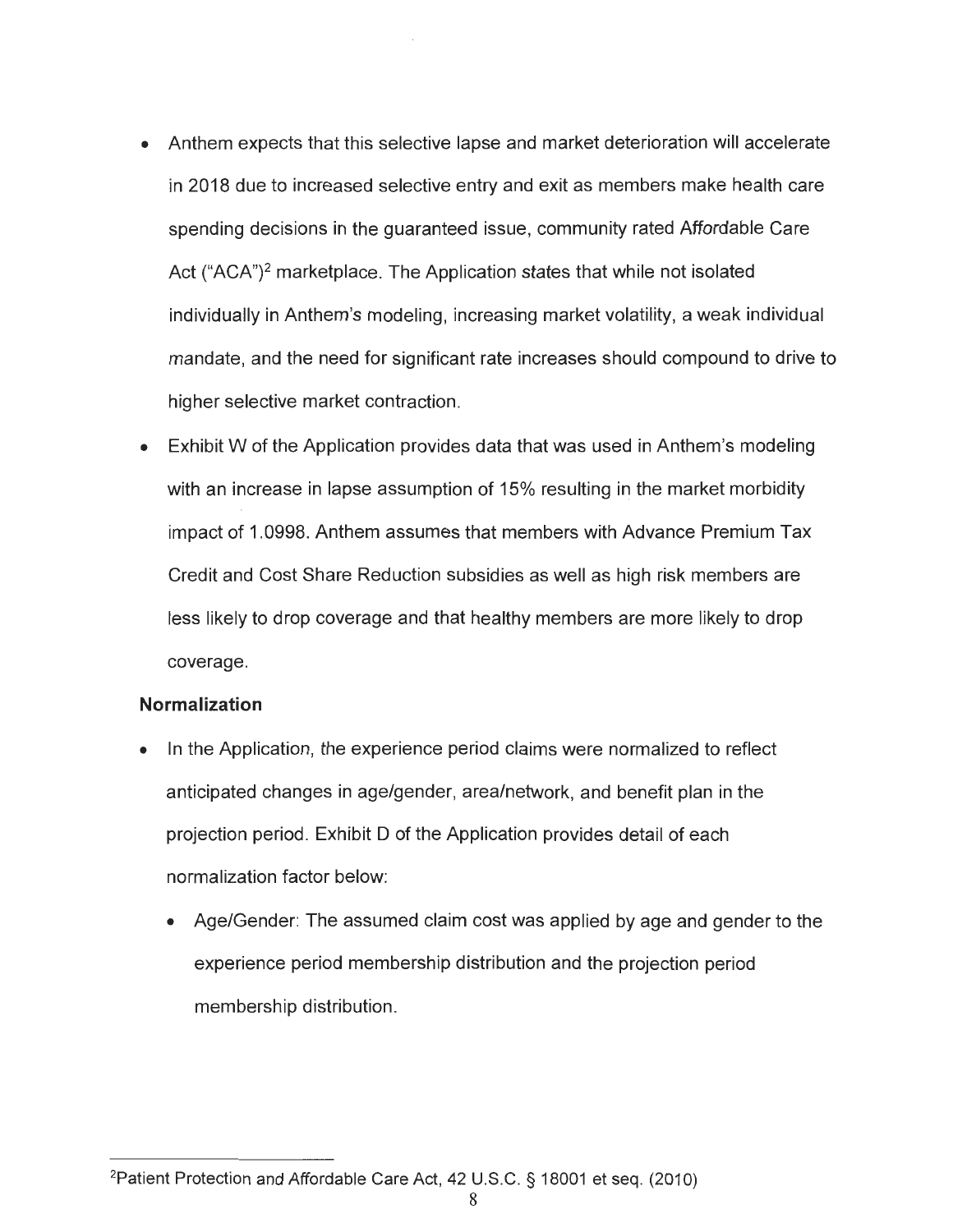- Area/Network: The area claims factors were developed based on an analysis of allowed claims by network , mapped to the prescribed rating areas using the subscriber's 5-digit zip code.
- Benefit Plan: The experience period claims were normalized to reflect the average benefit level in the projection period using benefit relativities . The benefit relativities include the value of cost shares and anticipated changes in utilization due to the difference in average cost share requirements.

## **Changes in Benefits**

- Essential Health Benefit ("EHB") Changes: In the Application, adjustments were made to reflect the 2017 requirement to provide separate but equal visit limits for rehabilitative and habilitative therapies per the HHS Notice of Benefit and Payment Parameters.
- Network Adjustments: In the Application, adjustments were made to account for the member cost sharing change for Out-of-Network benefits between the experience period and the projection period for some plans.

# **Other Adjustments**

- Change in Medical Management: In the Application, this adjustment reflects the medical management costs not already included in Anthem's claims experience and trend.
- Induced Demand Due to Cost Share Reductions: Individuals who fall below 250% of the Federal Poverty Level and enroll in On-Exchange silver plans are currently eligible for cost share reductions . The percentage of enrollment in the CSR Plans in the experience period was compared by Anthem to that of the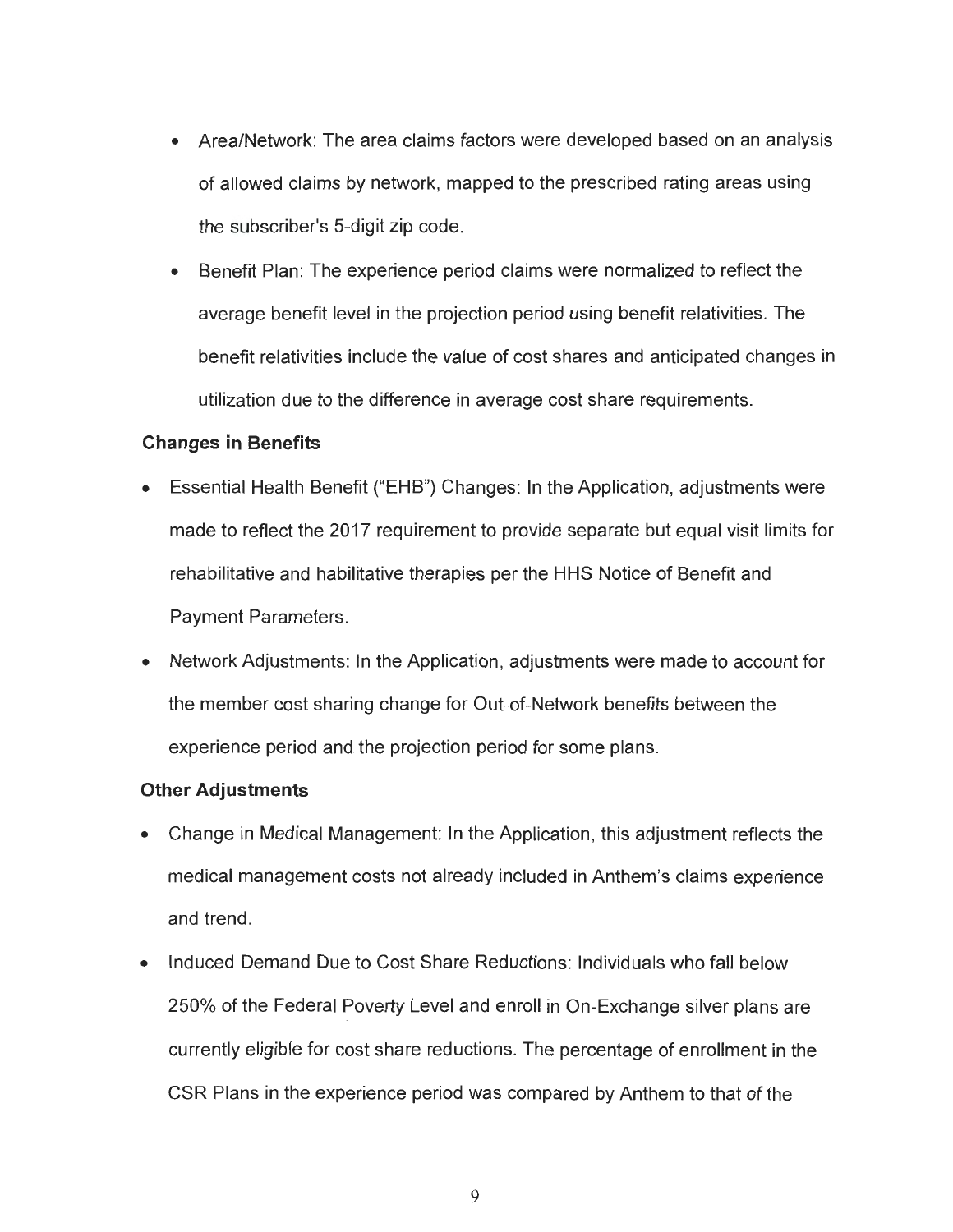projection period to adjust for the different induced demand level due to CSR between the two periods .

- Grace Period: The claims experience was adjusted to account for incidences of enrollees not paying premiums due during the first month of the 90-day grace period when the Qualified Health Plan ("QHP") is liable for paying claims.
- **EX Rebates: The projected claims cost was adjusted to reflect anticipated Rx** rebates. Per the Application, these projections took into account the most up-todate information regarding anticipated rebate contracts , drug prices , anticipated price inflation, and upcoming patent expirations.
- Projected cost of pediatric dental and vision benefits were included on all plans. The "Silver Core PPO Pathway X" plan (HIOS ID: 86545CT1330010) also included the projected cost of offering adult vision benefits.
- Benefits in excess of the EHBs in the projection period were included. Exhibit F of the Application provides details of additional non-EHB benefits .

### **Trend Factors (cost/utilization)**

In the Application, the annual pricing trend used in the development of the rates is 13.4%. The trend was developed by normalizing historical benefit expense for changes in the underlying population and known cost drivers , which were then projected forward to develop the pricing trend . Examples of such changes include contracting, cost of care initiatives, workdays, average wholesale price, and expected introduction of generic drugs . The trend was developed by normalizing historical Individual benefit expense for changes in the underlying population and known cost drivers , which was then projected forward to develop the pricing trend. For projection, the experience period claims were trended 24.1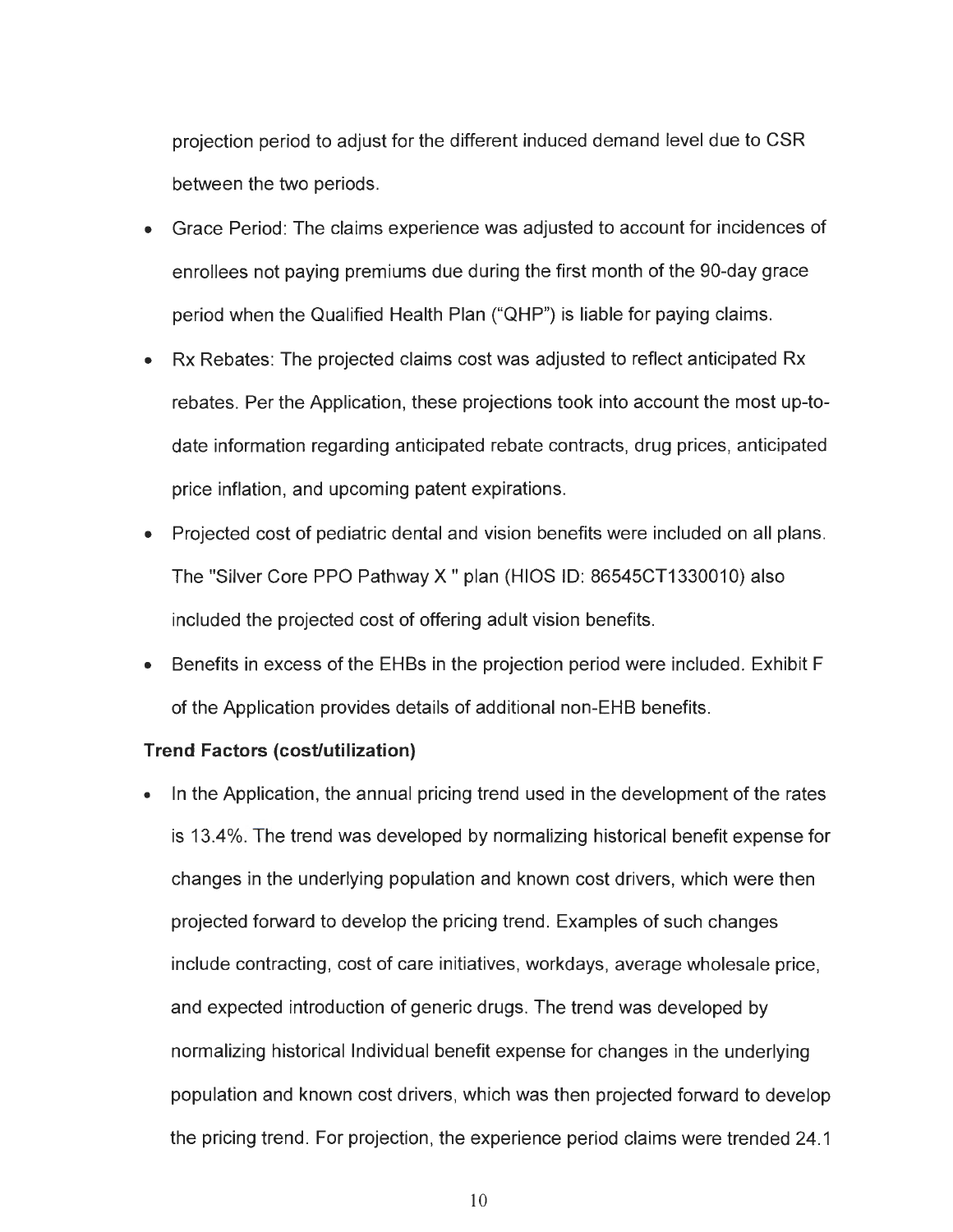months from the midpoint of the experience period, which is June 29, 2016, to the midpoint of the projection period, which is July 1, 2018. Exhibit E of the Application has details.

- 11 . The following are illustrations provided by Anthem in its Application :
	- a. Anthem 's Normalized Unit Cost Data on a Paid Basis:

|              | 2014       | 2015       | 2016       |
|--------------|------------|------------|------------|
| Inpatient    | \$3,563.50 | \$3,881.84 | \$4,162.64 |
| Outpatient   | \$771.23   | \$820.68   | \$854.81   |
| Professional | \$123.24   | \$132.60   | \$135.36   |
| Pharmacy     | \$74.75    | \$106.29   | \$119.55   |

b. Anthem's Normalized Utilization Data (per thousand members):

|              | 2014    | 2015    | 2016    |
|--------------|---------|---------|---------|
| Inpatient    | 31.5    | 31.7    | 32.0    |
| Outpatient   | 180.9   | 186.5   | 188.4   |
| Professional | 949.1   | 940.6   | 950.0   |
| Pharmacy     | 1,055.7 | 1,039.2 | 1,049.6 |

### c. Anthem's Paid PMPM:

|              | 2014     | 2015           | 2016     |
|--------------|----------|----------------|----------|
| Inpatient    | \$112.13 | \$123.04       | \$133.26 |
| Outpatient   | \$139.48 | \$153.09       | \$161.05 |
| Professional | \$116.97 | \$124.72       | \$128.59 |
| Pharmacy     | \$78.91  | \$110.46       | \$125.48 |
| Total        | \$447.49 | \$511.31<br>11 | \$548.38 |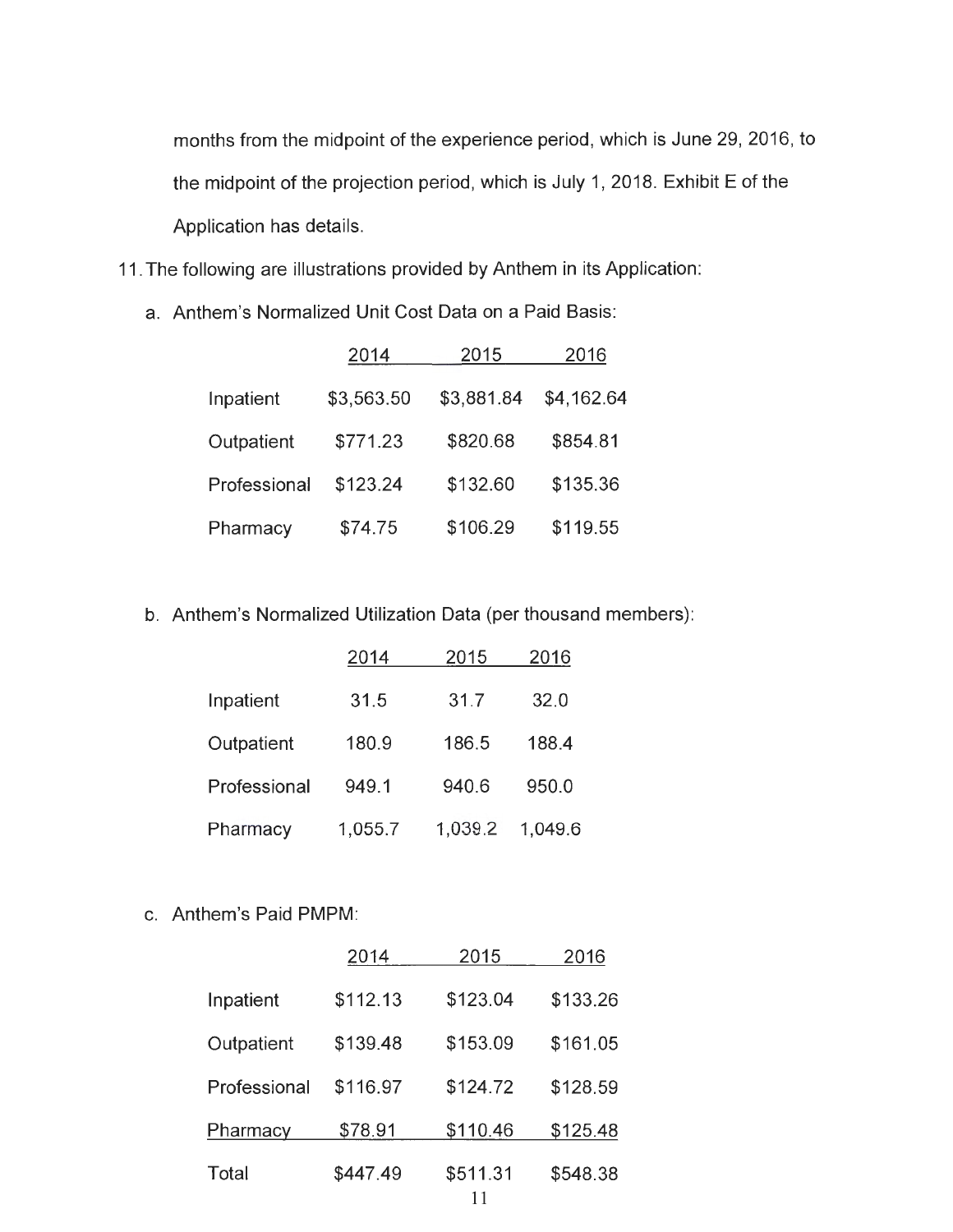d. Anthem's Paid Trend:

|              | 2015/<br>2014 | 2016/<br>2015 |
|--------------|---------------|---------------|
| Inpatient    | 9.7%          | 8.3%          |
| Outpatient   | 9.8%          | 5.2%          |
| Professional | 6.6%          | 3.1%          |
| Pharmacy     | 40.0%         | 13.6%         |
| Total        | 14.3%         | 7.2%          |

e. Anthem's Estimated Paid trend in 2017 and 2018:

|              | 2017/<br>2016 | 2018/<br>2017 |
|--------------|---------------|---------------|
| Inpatient    | 14.5%         | 19.7%         |
| Outpatient   | 4.9%          | 5.1%          |
| Professional | 2.8%          | 3.0%          |
| Pharmacy     | 24.7%         | 27.0%         |
| Total        | 11.3%         | 13.9%         |

f. Anthem's experience in the individual market (2012-2014 Pre-ACA and ACA, 2015-2016 ACA Only):

|           | Earned        | Incurred            |            |
|-----------|---------------|---------------------|------------|
| <b>CY</b> | Premium       | Claims              | Loss Ratio |
| 2012      | \$191,566,985 | \$174,926,541       | 91.31%     |
| 2013      | \$190,222,381 | \$169,556,744       | 89.14%     |
| 2014      | \$300,110,343 | \$210,652,468       | 70.19%     |
| 2015      | \$303,520,256 | \$249,297,279<br>12 | 82.14%     |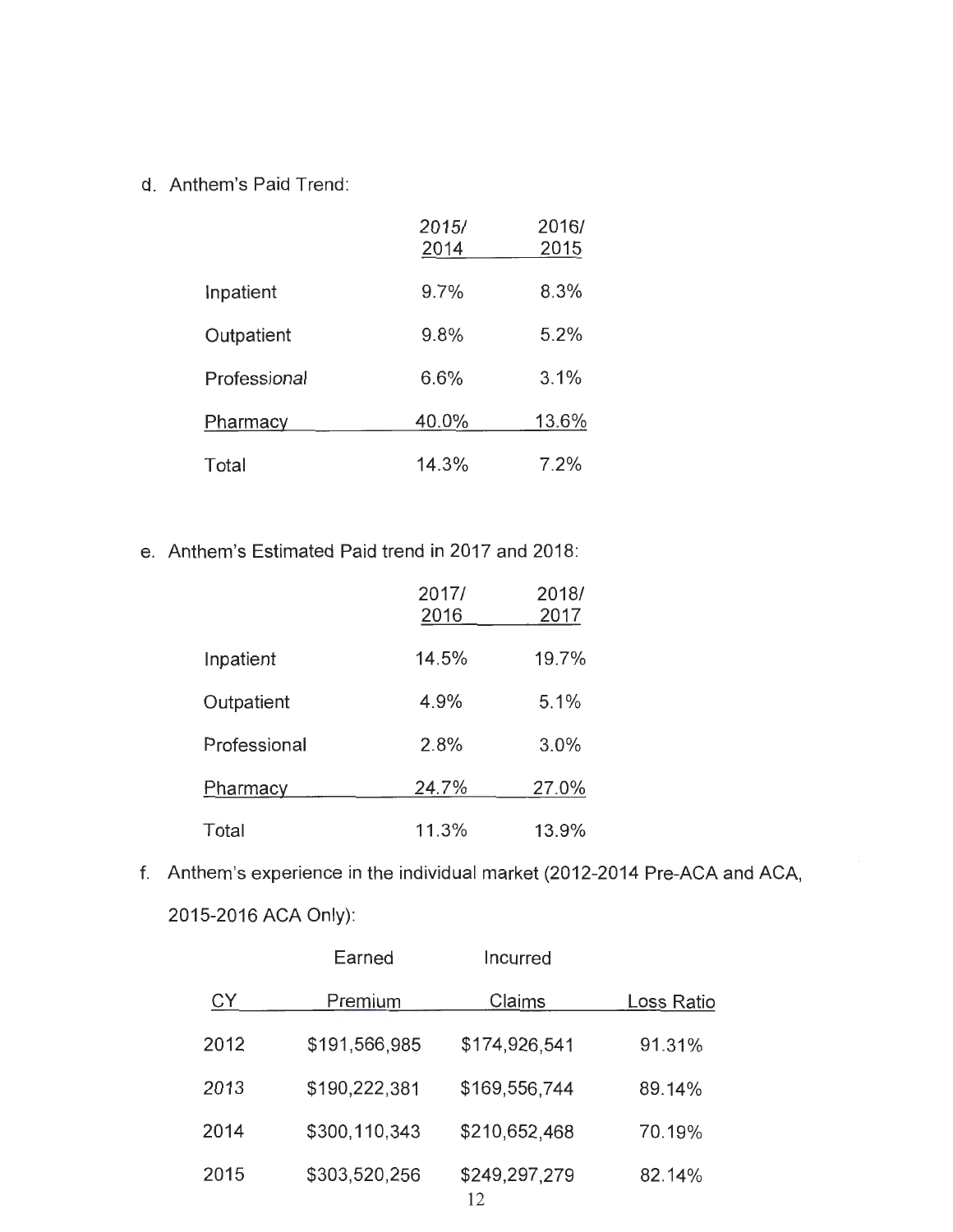| 2016  | \$301,903,451   | \$302,902,905   | 100.33% |
|-------|-----------------|-----------------|---------|
| Total | \$1,287,323,416 | \$1,107,335,938 | 86.02%  |

12. Risk Adjustment:

- In the Application, experience period risk adjustments were estimated on available 2016 independent consultant's market study. Per the Application , the Center for Medicare and Medicaid Service ("CMS ") preliminary risk transfers , provided in Exhibit G of the Application , were not used due to data issues including inconsistent cutoff dates from various carriers, differences in supplemental data , member month anomaly and known issues not yet fixed with the EDGE server by various carriers .
- In its Application, Anthem assumes that the risk adjustment transfer payment for 2018 is the same as 2016 with adjustments for provision adverse deviation due to uncertainties of risk adjustment estimates including the potential of HealthyCT not paying the risk adjustment payment for calendar year 2016 . This assumption implies that Anthem's morbidity deteriorates at the same rate as the market due to unstable market conditions . Per the Application, an independent consultant's study was used to develop the assumptions for the Anthem 's relative risk to the market. Further detail can be found in Exhibit G of the Application.
- The projected risk adjustment PMPMs reported in the URRT were net of risk adjustment fees, and are on a paid claim basis. The projected amount applied to the development of Market Adjusted Index Rate was on an allowed claim basis .
- 13 . In the Application, Administrative Expenses were expected to be consistent with historical levels and were developed utilizing the same methodology as previous filings. Maintenance costs were projected for 2018 based on 2016 actual expenses with adjustments made for expected changes in business operations.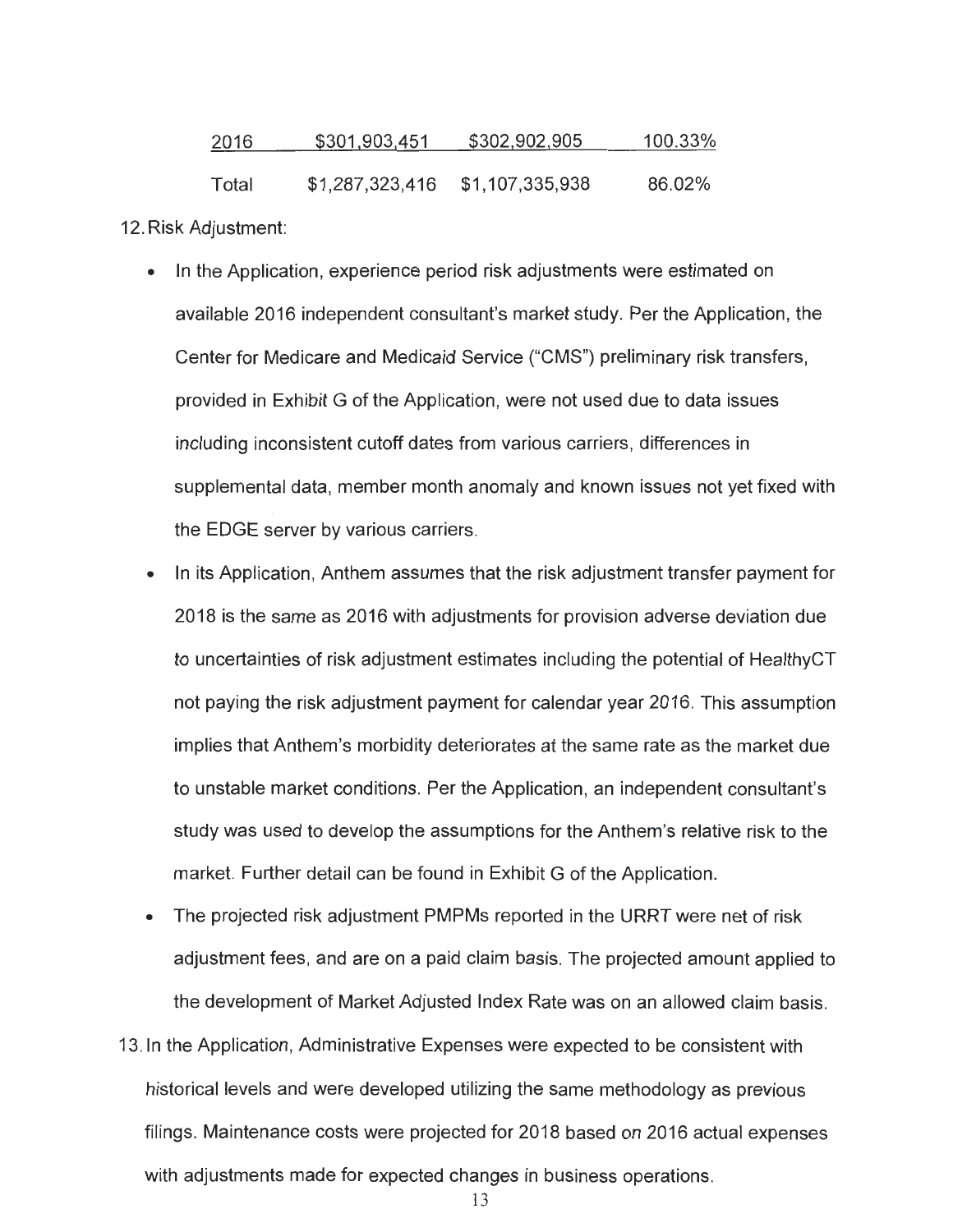- 14. In the Application, Quality Improvement initiatives include programs such as Improve Health Outcomes , Activities to Prevent Hospital Readmissions , Improve Patient Safety and Reduce Medical Errors, Wellness and Health Promotion Activities, and Health Information Technology Expenses for Health Care Quality Improvements. Per the Application, the expense assumptions were based on historical expense level adjusted for cost inflation and anticipated changes in the programs.
- 15. In the Application, Selling Expense represents projected broker commissions and bonuses associated with the broker distribution channel. Commissions are to be paid at a rate of \$5 .00 PMPM for On-Exchange plans and \$15.00 PMPM for Off-Exchange plans. Commissions will be paid only for members enrolling during the Open Enrollment period.
- 16. In the Application, Specialty Expenses were projected administrative expenses for dental and vision coverage.
- 17. In the Application, the miscellaneous items represent Department fees and assessments , including the assessment from the State of Connecticut to cover the cost of the Vaccine Immunization Program and the Connecticut Department of Public Health ("DPH") assessment.
- 18. Taxes and Fees:
	- Patient-Centered Outcomes Research Institute ("PCORI") Fee: The PCORI fee is a federally mandated fee designed to help fund the Patient-Centered Outcomes Research Trust Fund.
	- ACA Insurer Fee: The health insurance industry is assessed a permanent fee, based on market share of net premium , which is not tax deductible. The tax impact of non -deductibility is captured in this fee. The insurer fees are to be reinstated in 2018.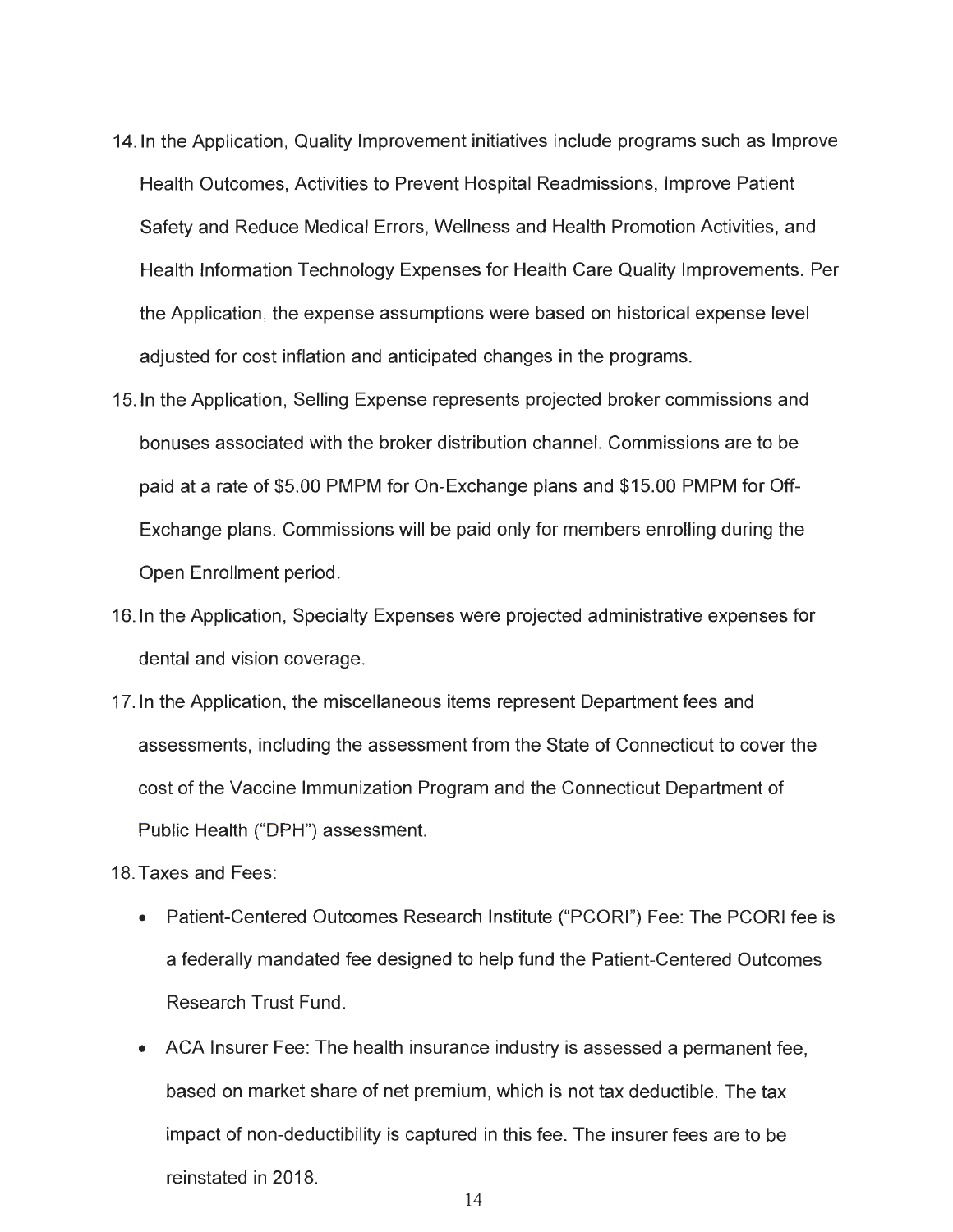- Exchange User Fee: The Exchange User Fee applies to Exchange business only, but the cost is spread across all plans in the market. The expected charge is estimated at 1.65% of premium. The resulting fee/percentage was applied by Anthem evenly to all plans in the risk pool, both On and Off Exchange.
- Premium taxes, federal income taxes, and state income taxes were also included.
- 19. In the Application, profit and risk margin was reflected on a post-tax basis as a percentage of premium.
- 20 . Exhibit I of the Application shows the projected Federal MLR for the products in the Application. Per the Application, the calculation is an estimate and was not meant to be a true measure for Federal or State MLR rebate purposes . The products in the Application represent only a subset of Anthem's Individual business . The MLR for Anthem's entire book of Individual business will be compared to the minimum Federal benchmark for purposes of determining regulation-related premium refunds . The projected Federal MLR presented in the Application does not capture all adjustments , including but not limited to: three-year averaging , credibility, dual option, and deductible. Anthem expects the projected MLR to meet or exceed the minimum MLR standards at the market level after including all adjustments.
- 21 . The single risk pool for the Application is established according to the requirements in 45 CFR  $\S$  156.80.<sup>3</sup> It reflects all covered lives for every non-grandfathered product/plan combination sold in the Connecticut Individual market by Anthem.
- 22 . Per the Application, the experience period Index Rate is equal to the allowed claims PMPM for the essential health benefits of Anthem's non-grandfathered business in

 $345$  CFR pt. 156 – Health Insurance Issuer Standards Under the Affordable Care Act, Including Standards Related to Exchanges, General Provisions, Single Risk Pool.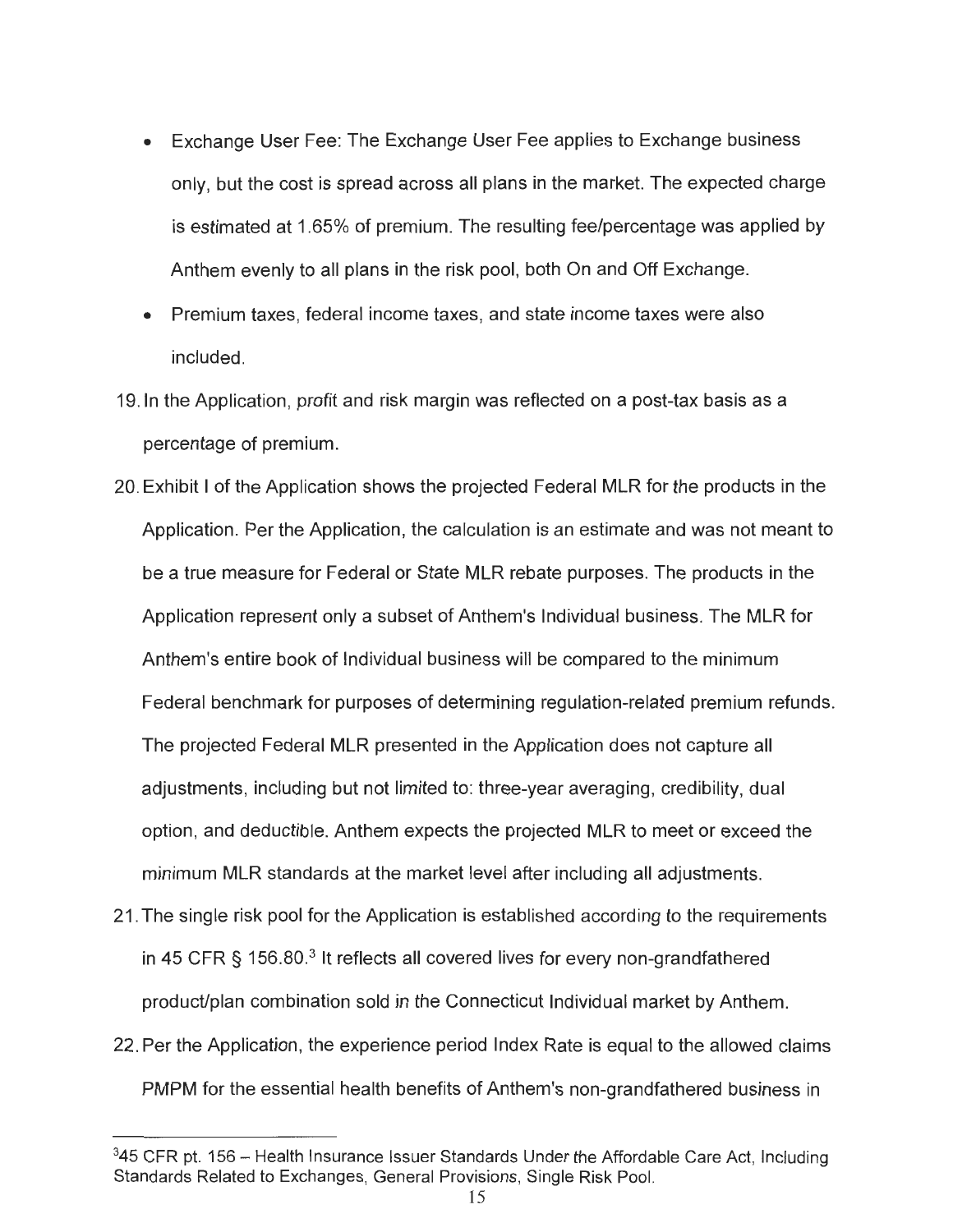the Individual market. The Index Rate reported in Worksheet 1, Section I, cell G17 of the URRT is \$616.77. No benefits in excess of the EHBs are included in this amount.

- 23 . Per the Application , the projection period Index Rate is equal to projected allowed claims PMPM for the EHBs of Anthem's non-grandfathered business in the Individual market. It reflects the anticipated claim level of the projection period including impact from trend, benefit and demographics as described in Section 6 of the Actuarial Memorandum in the Application. The projected index rate is reported in Worksheet 1, Section III, cell V44 of the URRT and is also shown in Exhibit C of the Application. No benefits in excess of the EHBs are included in this amount.
- 24. In the Application, the Market Adjusted Index rate was calculated as the Index Rate adjusted for all allowable market-wide modifiers defined in the market rating rules.<sup>4</sup> The two market-wide adjustments - risk adjustment and Exchange user fee adjustment - were described in the Actuarial Memorandum in the Application.
- 25. In the Application, the Plan Adjusted Index Rate was calculated as the Market Adjusted Index Rate adjusted for all allowable plan level modifiers defined in the market rating rules. Exhibit  $J$  of the Application shows the development. The plan level modifiers are described below:
	- AV and Cost Sharing Adjustments: This is a multiplicative factor that adjusts for the projected paid/allowed ratio of each plan, based on the AV metal value with an adjustment for utilization differences due to differences in cost sharing.
	- Provider Network Adjustments: This is a multiplicative factor that adjusts for differences in projected claims cost due to different network discounts .

<sup>4</sup>See 45 CFR pt. 154 - Health Insurance Issuer Rate Increases : Disclosure and Review Requirements.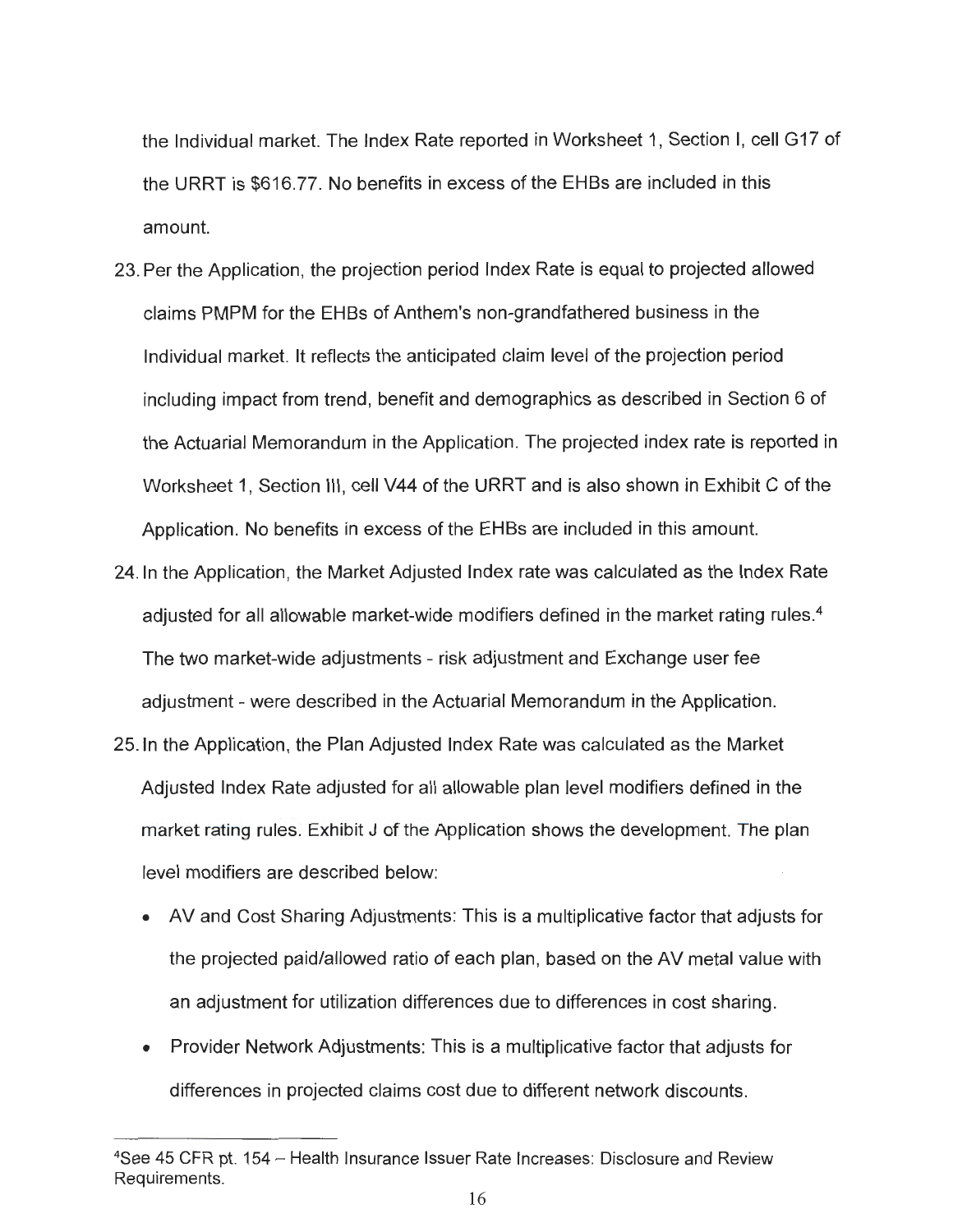- Adjustments for Benefits in Addition to the EHBs: This multiplicative factor adjusts for additional non-EHB benefits shown in Exhibit F of the Application .
- Catastrophic Plan Adjustment: This adjustment reflects the projected costs of the population eligible for catastrophic plans. The catastrophic adjustment factor is applied to catastrophic plans only; all other plans have an adjustment factor of 1.0.
- Adjustments for Distribution and Administrative Cost: This is an additive adjustment that includes all the selling expense, administration and retention Items shown in Exhibit H of the Application, with the exception of the Exchange user fee. The Exchange user fee is included in the Market Adjusted Index Rate at the market level.
- 26. In the Application, the age factors were based on the Default Federal Standard Age Curve. The age calibration adjustment was calculated as the member weighted average of the age factors, using the projected membership distribution by age, with an adjustment for the maximum of 3 child dependents under age 21 . Under this methodology, the approximate average age rounded to the nearest whole number for the risk pool is 49.
- 27. In the Application, the geographic factors were developed from historical claims experience. The geographic calibration adjustment was calculated as the member weighted average of the geographic factors, using the projected membership distribution by area.
- 28. In the Application, the AV Pricing Values for each plan were reported in Worksheet 2 , Section I of the URRT. The AV Pricing Value represents the cumulative effect of adjustments made to move from the Market Adjusted Index Rate to the Plan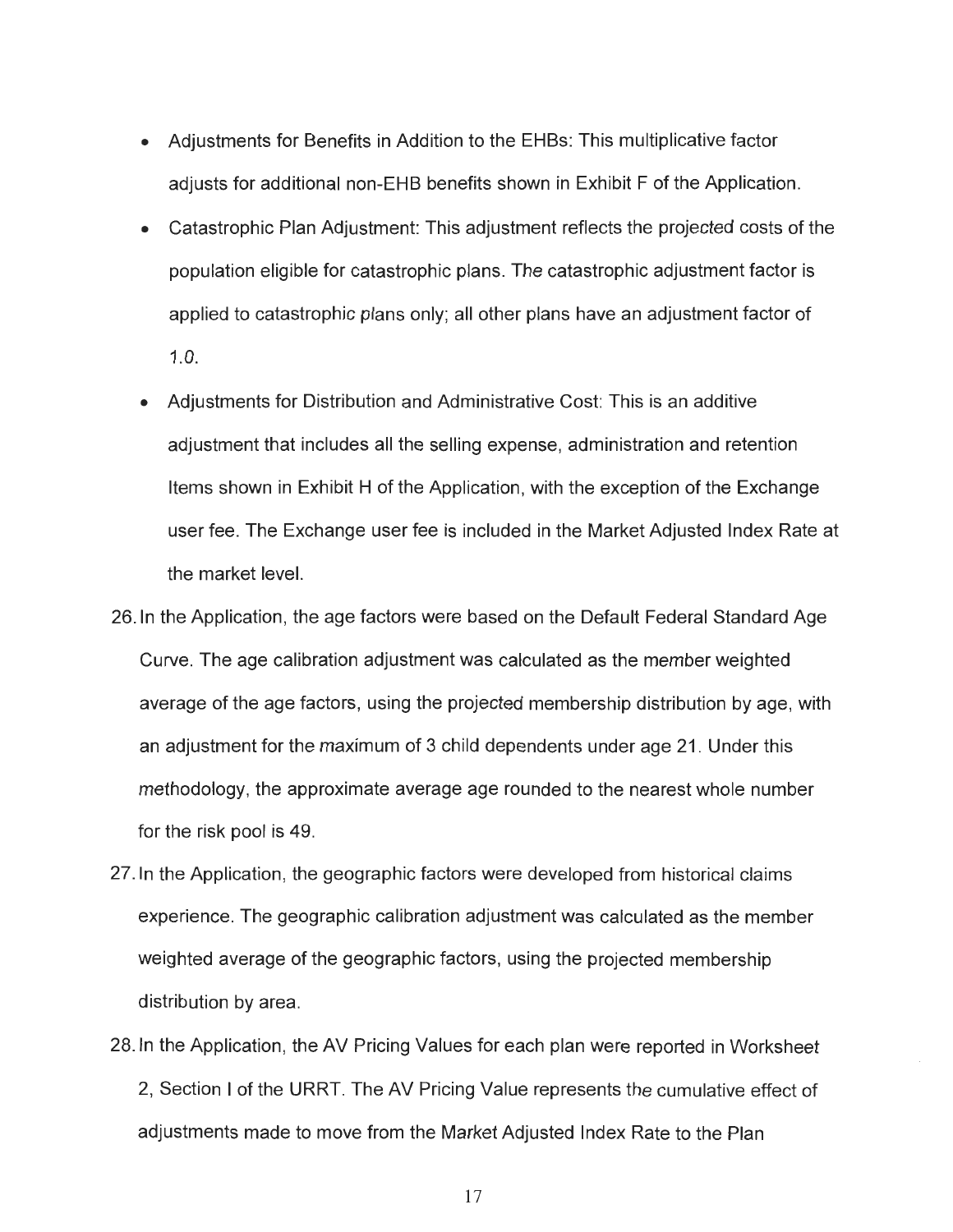Adjusted Index Rate. Per the Application, consistent with final Market Rules, utilization adjustments were made to account for member behavior variations based upon cost-share variations of the benefit design and not the health status of the member.

- 29 . The Applicant's 2018 Individual plan portfolio contains one plan with tiered innetwork benefits. These plans have up to three networks of provider care and different cost share provisions for each network:
	- The Tier 1 network is a subset of preferred in-network providers; members have the lowest cost share amounts when utilizing this preferred network .
	- The Tier 2 network is comprised of the remaining in-network providers and has higher cost share amounts compared to the Tier 1 network.
	- For tiered Preferred Provider Organization ("PPO") plans, the Tier 3 network is comprised of the out-of-network providers and has the highest cost share amounts.

Per the Application , additional cost of care savings are expected from increased utilization of Tier 1 providers. These savings are used to reduce the tiered plan rate compared to a non-tiered plan with similar cost share provisions.

- 30 . The Risk Based Capital ("RSC") Ratio for Anthem is 396.07% as of December 31 , 2016 , as identified in Anthem's 2016 Annual Statement filed with the Department.
- 31 . Current capital and surplus for Anthem is \$232 ,222 ,134 as shown on page 5, line 49 of Anthem's 2016 Annual Statement filed with the Department.
- 32. In the Application , the proposed retention charge in the rate development is 18.8%. This is comprised of both fixed and variable expenses and includes selling expense , administrative expense, federal fees, federal income tax, exchange fees and risk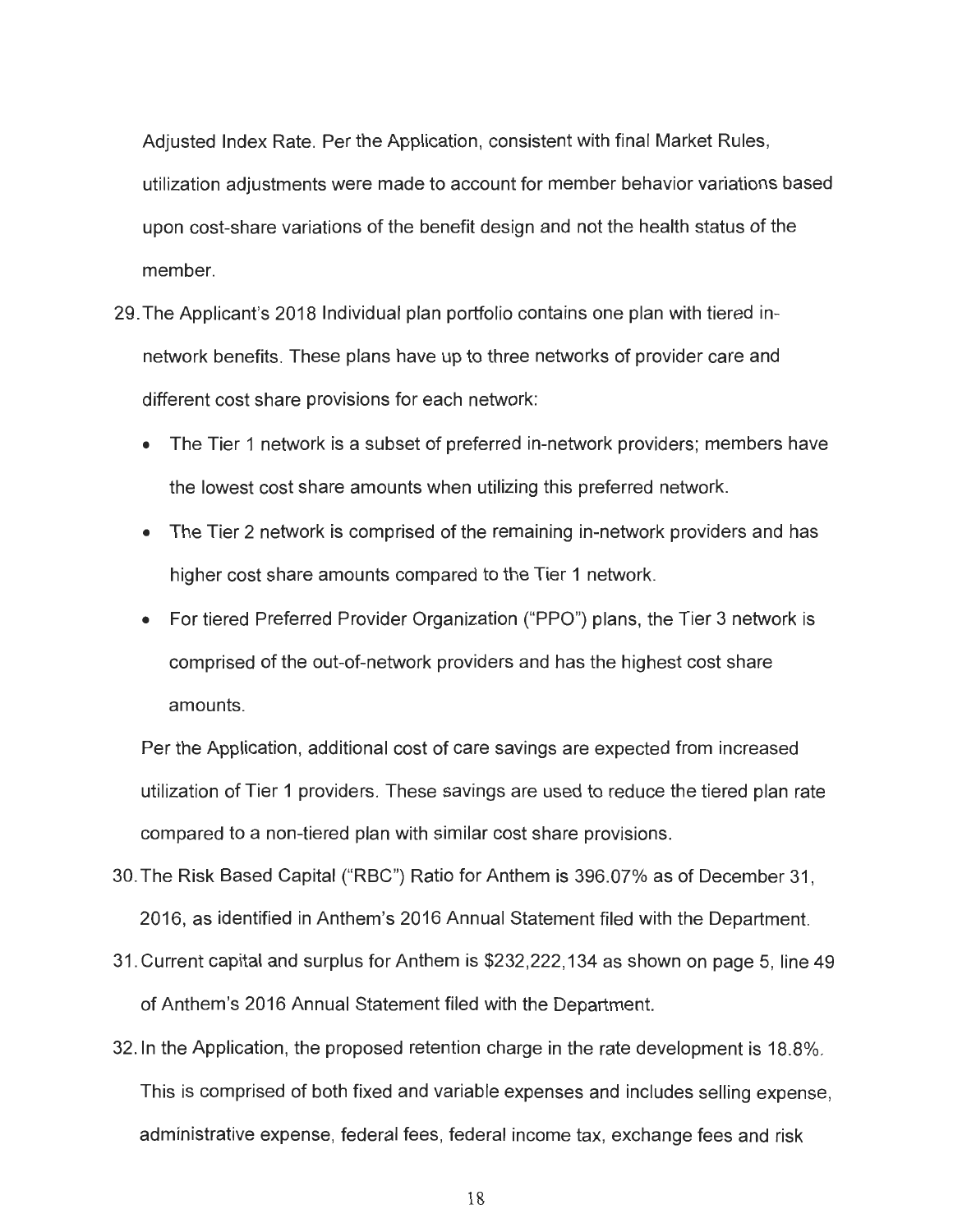and net profit margin. The December 31, 2016 Annual Statement for Anthem has a retention amount of 14.1 %. This amount was calculated from the Analysis of Operations by Lines of Business exhibit on page 7 of Anthem 's Annual Statement: 1  $-$  [line 17, column 2 \$825,603,699 / line 7, column 2 \$961,505,587] = 14.1%.

33 . Number 16-82 of the 2016 Public Acts requires health insurance coverage for mammograms provided by breast tomosynthesis . Anthem considers this coverage as a new mandate for 2017. Per the Application, the expected cost of this coverage has been included as an adjustment with a \$0.21 PMPM impact.

B. At the conclusion of the Hearing, Anthem was asked to provide additional information in response to specific questions posed by the Department during the Hearing. Based upon that information, the undersigned makes the following additional findings of fact:

1. In its supplemental filing with the Department, Anthem's 2017 projected year-end loss ratio is 90 .8% which is a pure loss ratio rather than a HHS loss ratio used for the rebate calculation, which would be higher than 90.8%. Anthem derived this by taking the difference between the April year-to-date loss ratio and the year-end loss ratio for 2015 and 2016. The average of these two differences was then added to the April 2017 year-to -date loss ratio to project the 2017 year-end loss ratio. Below is an illustration provided by Anthem of this calculation:

(A) April 2015 Year to Date Loss Ratio 68 .3% (B) 2015 Year End Loss Ratio 80.4% (C) Difference =  $(B) - (A)$  12.1%

(D) April 2016 Year to Date Loss Ratio 88.2% (E) 2016 Year End Loss Ratio 97 .3% (F) Difference =  $(E) - (F)$  9.1%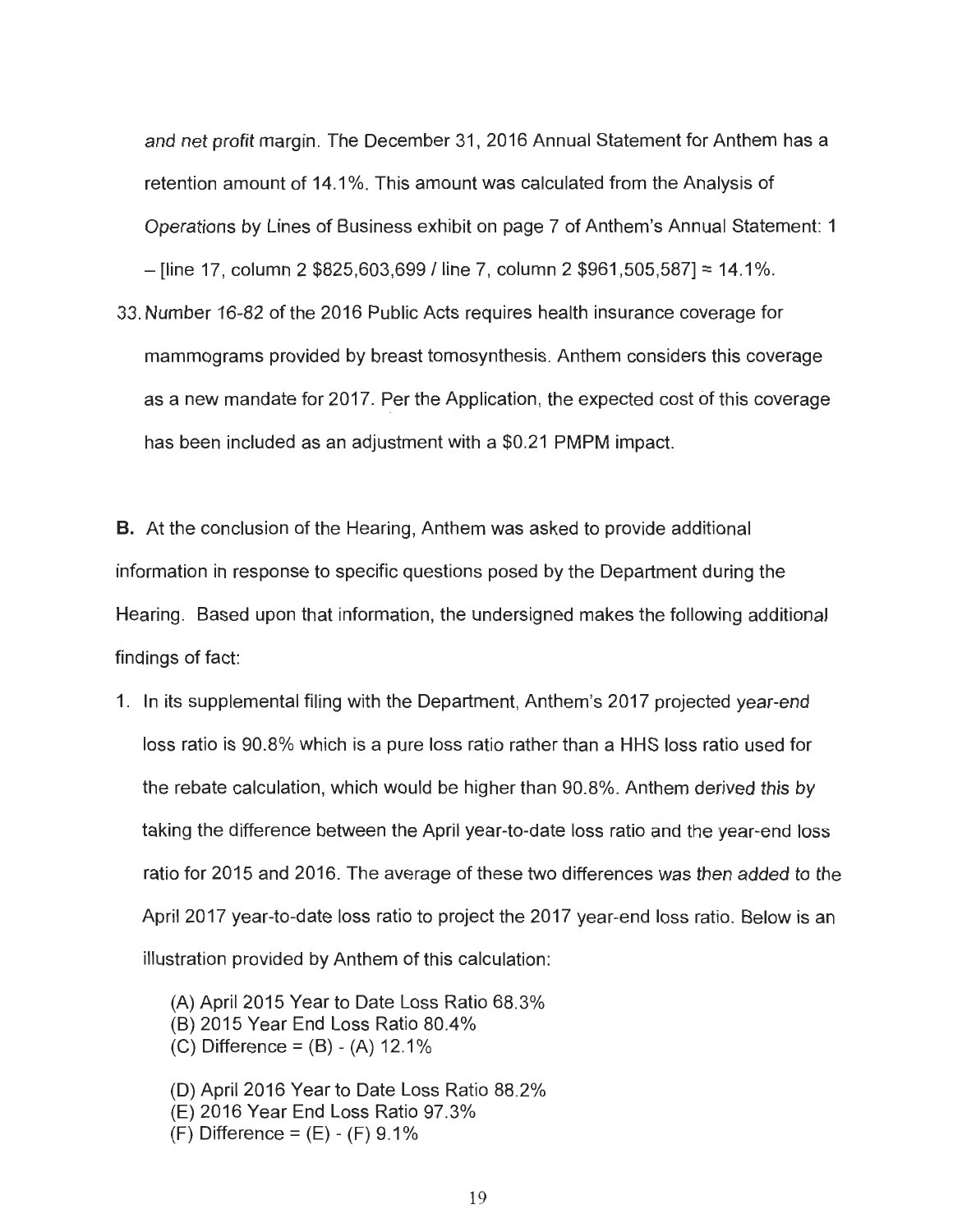(G) April 2017 Year to Date Loss Ratio 80.3% (H) Average of differences for 2015 & 2016 =  $[(C) + (F)] / 2$  10.6% (I) **2017 Year End Projected Loss Ratio= (G) + (H) 90.8%** 

- 2. In its supplemental filing with the Department, Anthem stated that the 15% lapse assumption yields a morbidity impact of 1.0998. A 10% lapse assumption yields an impact of 1.0613 and a 5% lapse assumption yields an impact of 1.029.
- 3. In its supplemental filing with the Department, Anthem stated that the risk adjustment value from CMS on June 30, 2017 was \$24 ,193,391 for Individual business. This results in a \$38.93 PMPM.
- 4. In its supplemental filing with the Department, Anthem stated that the difference in commissions it had proposed in its Application is premised on several factors that demonstrate that the broker experience should be simpler and less time intensive On Exchange than it is Off Exchange. Anthem went on to state the following: First, Access Health Connecticut ("AHCT") is a single point of contact for all On Exchange business and has attempted to create a standard, streamlined, and simple interface with brokers. The broker experience has been simplified and improved by AHCT in a number of ways . AHCT created a "Broker Connect" portal specifically for certified producers that enables them to handle a number of tasks, ranging from submission of application information to managing appointments. "Broker Connect" was improved with the creation of a mobile app , available for both Apple and Android users. AHCT is assessing carriers 1.65% of premium to partially fund these initiatives. Second, the limited portfolio associated with AHCT creates an easier environment and this is improved further with the "standard plans" available via AHCT. Third , the heavily subsidized population has primarily chosen plans that are standard among participating carriers , and fourth, Anthem has made significant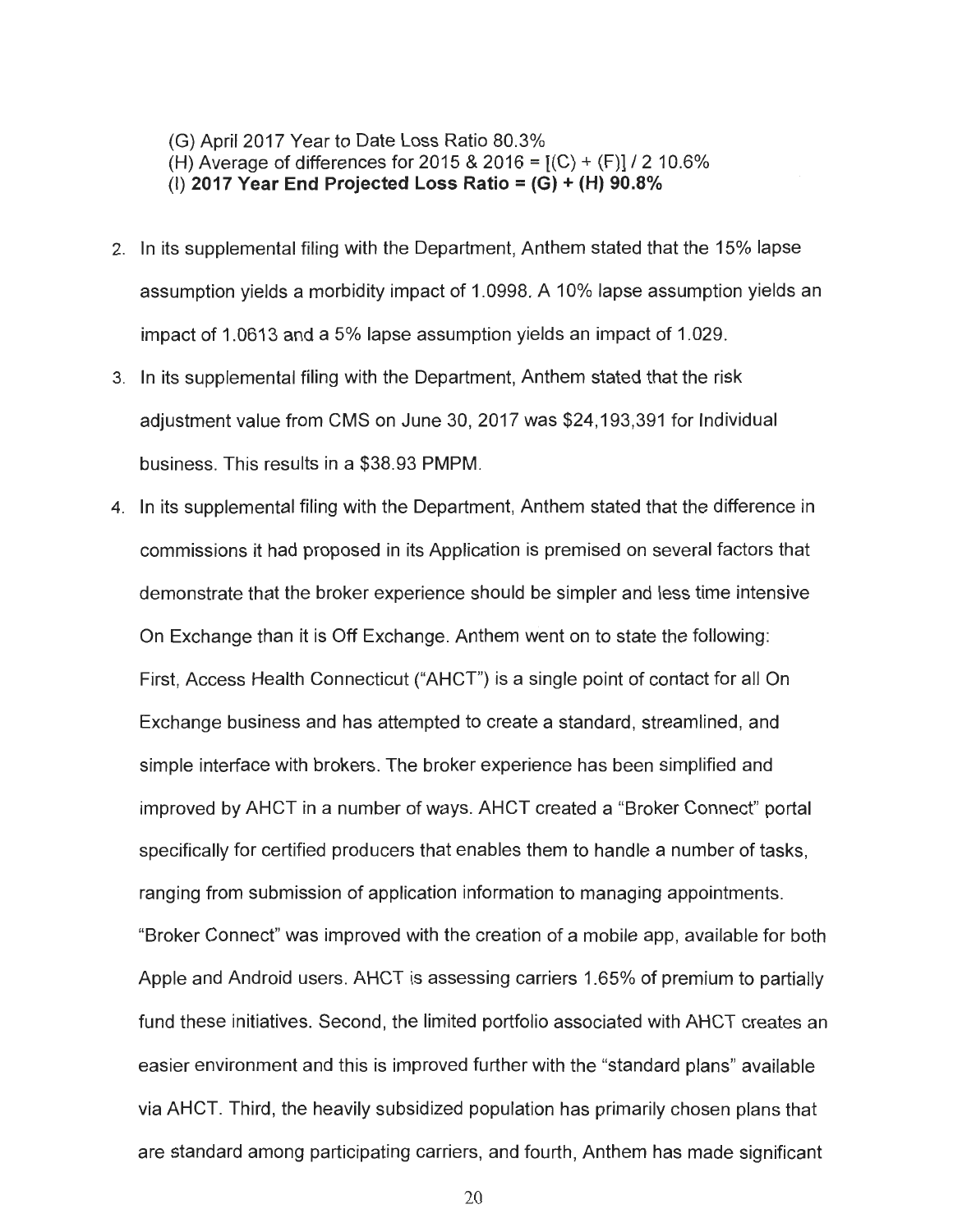additional investment in call center resources , which provide assistance to prospective members and brokers .

- 5. In its supplemental filing with the Department, Anthem stated that Tier 1 historical utilization is 71%. Tier 2 utilization is 24%, and Tier 3 utilization is 5%. Anthem's assumption for future use is 76% for Tier 1, 19% for Tier 2 , and 5% for Tier 3.
- 6. In its supplemental filing with the Department, Anthem stated that the utilization of the medication for Hepatitis C was high for the first several months of 2016 , came down in the second half of 2016 and remains at that level in 2017 . This reduced utilization led to a 1.9% decrease in observed trend that Anthem does not expect to recur in future periods .
- 7. In its supplemental filing with the Department, Anthem stated that the 2017 YTD trend is also impacted by changes in metal mix. The paid trend information by metal level shows how the mix of membership by metal level has had an impact on the Paid PMPM due to the shift of the membership from Gold to Bronze. Using the cost differences by metal shown in the data provided, 2016 to 2017 shifts in metal mix has suppressed emerging 2017 trend by 5.5%. Per Anthem, since premiums vary by metal level, the impact of this shift should be restored to pricing trend.
- 8. In its supplemental filing with the Department, Anthem stated that including the two key factors with the 1.9% currently showing for 2017 implies 2017 is actually coming in at 9.5% .
- 9. In its supplemental filing with the Department, Anthem stated that the impact of special enrollment is minimal and no impact was assumed in its Application. Anthem modeled Special Enrollment Period ("SEP") enrollment enforcement by splitting Open Enrollment Period ("OEP") experience and looking at Under/Over age 45 and low, medium , and high risk. Anthem assumed 10-20% would not qualify for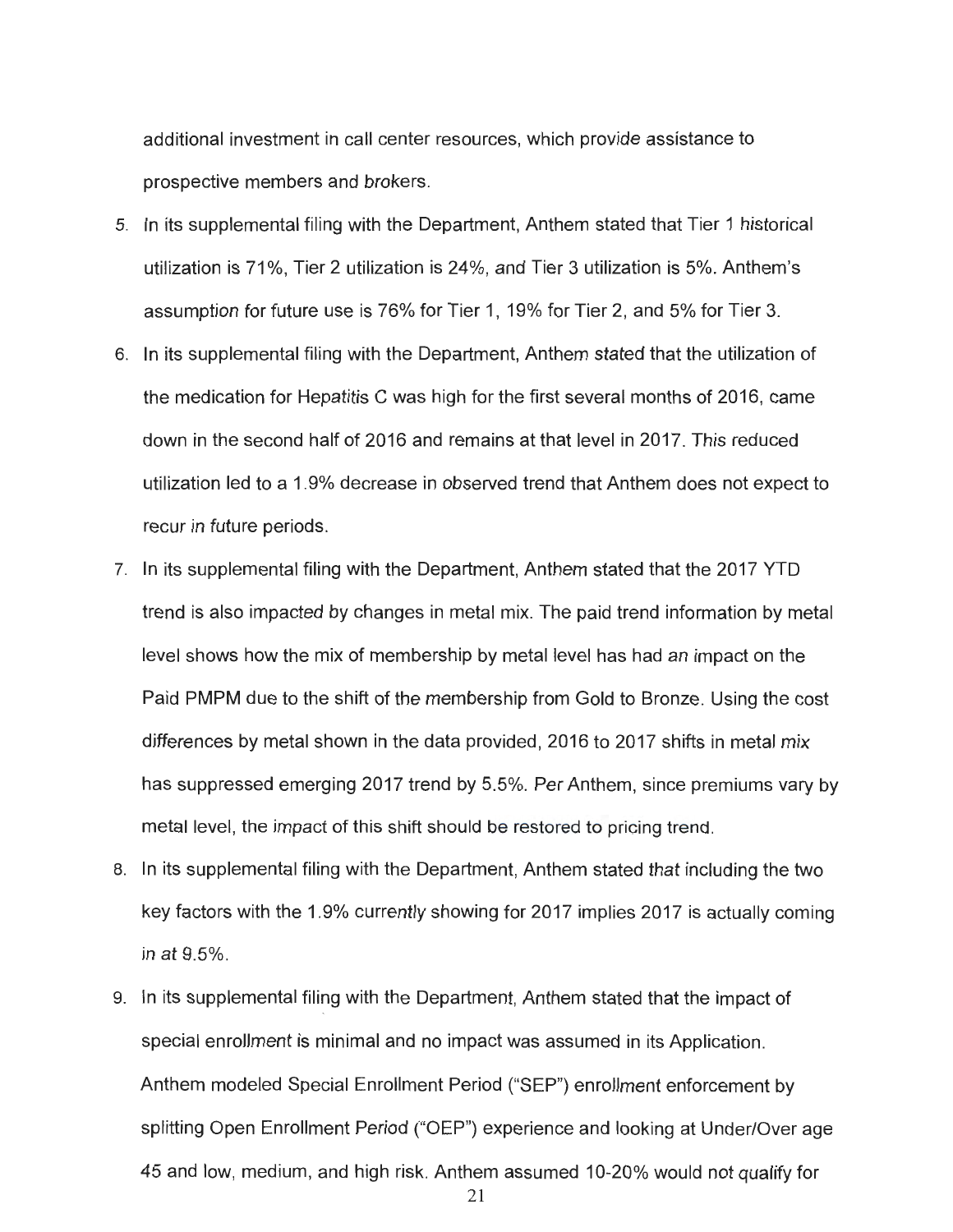SEP across all age and risk segments for SEP members due to enforcement of eligibility requirements . This assumption was based on the historical off exchange enforcement of qualifying events. For Connecticut this produces a 0.1% SEP credit.

- 1 O.In its supplemental filing with the Department, Anthem stated that 95% of the utilization was in network for each of 2015 and 2016 .
- 11. In its supplemental filing with the Department, Anthem stated that the trend used for the rate filing would be 0.7% higher without the following member patient focused programs which were described by Anthem as follows:

Enhanced Personal Health Care: The focus is on creating incentives for Primary Care Physicians to provide member patient's comprehensive ongoing preventative care.

Specialty Rx Level of Care: The focus is to assist member patients who are prescribed injectable drugs to consider and utilize alternative and cost effective care settings including home, ambulatory infusion center, or a physician office.

Genetic Testing: The focus of the program is have providers consider obtaining a medical necessity review pre-service for genetic testing.

Specialty Rx Hemophilia Clinical Site of Care: The focus of the program is to assist member patients who are prescribed hemophilia agents that are covered under the medical benefit for self-administered specialty drugs to consider and utilize alternative and cost effective providers.

Cancer care quality program: The focus of the program is the provision of a provider portal that promotes evidence based, cost-effective oncology care by assisting the provider with a comprehensive treatment review tool to create a plan of care.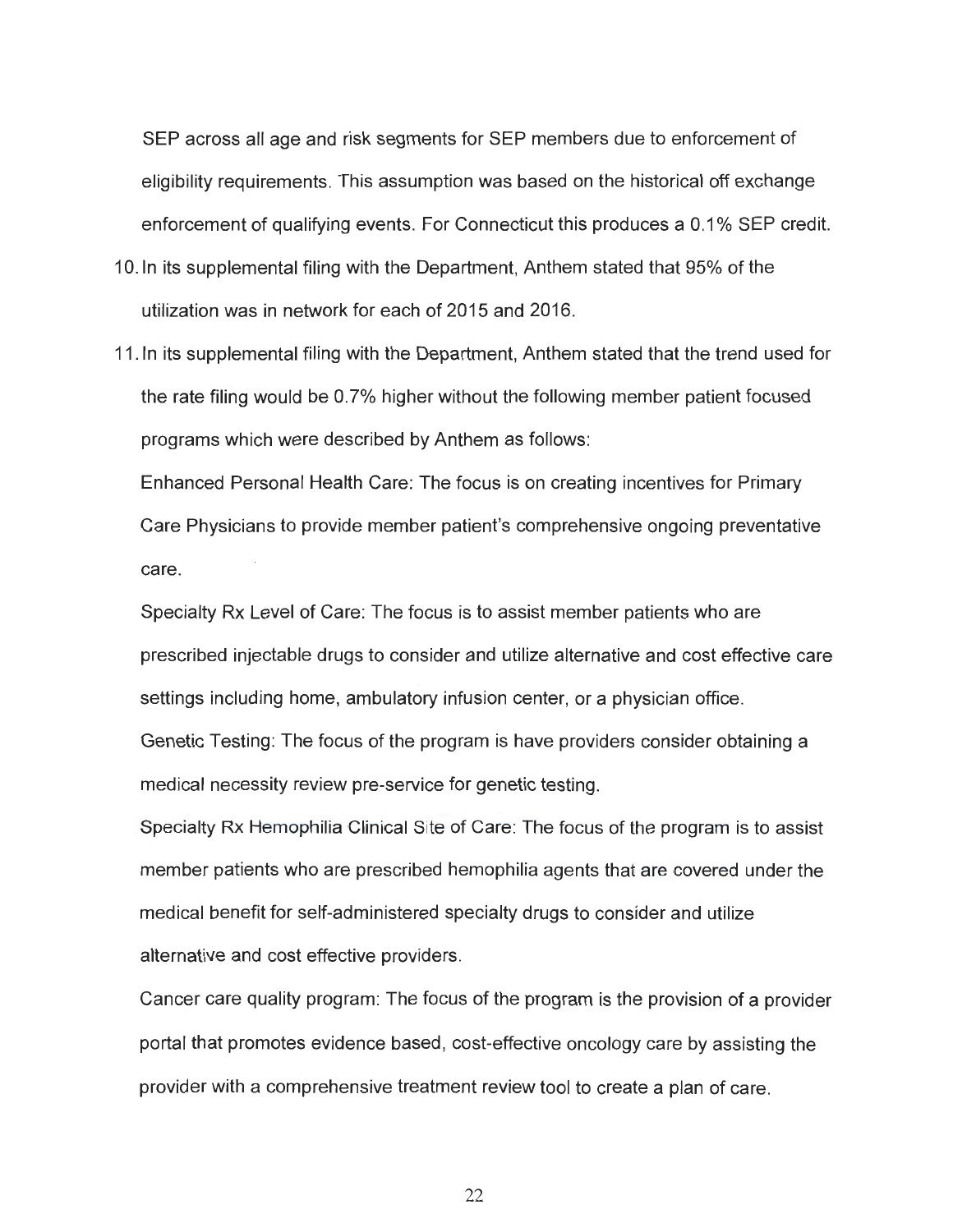C. At the request of the Department, on August 30, 2017 , Anthem submitted a supplemental filing that contemplates the absence of CSR payments for 2018 and applies that impact only to Silver On-Exchange plans. Anthem has determined the impact to the Silver On-Exchange plans in the absence of CSR payments for 2018 to be 16.7% . As stated in this supplemental filing , Anthem 's analysis reflects the following market reactions to the higher On-Exchange Silver price point:

- Since the rates for the On- Exchange Silver plans will become more expensive , Anthem assumes that Silver On-Exchange members without Advance Premium Tax Credit ("APTC ") will buy the less expensive Off-Exchange Silver plans.
- For a similar reason, Anthem also assumes that the On-Exchange members purchasing the 73% AV CSR option will migrate to On-Exchange Bronze plans, rather than Off-Exchange Silver plans, in order to still qualify for APTC.
- The Silver members on 87% and 94% AV CSR options will remain on Silver plans On-Exchange to receive a higher APTC and maintain their current benefits .
- Consistent with this logic, Anthem used YTD through June, 2017 actual premium and CSR estimates to develop the weighted average CSR receipt estimate as a percentage of premium for 87% and 94% CSR AV plans.
- The Silver Core PPO Pathway X plan's revised rate increase request is now 43.3%.
- The Silver PPO Standard Pathway X plan's revised rate increase request is now 43 .9% .
- The average rate increase request is now 41%.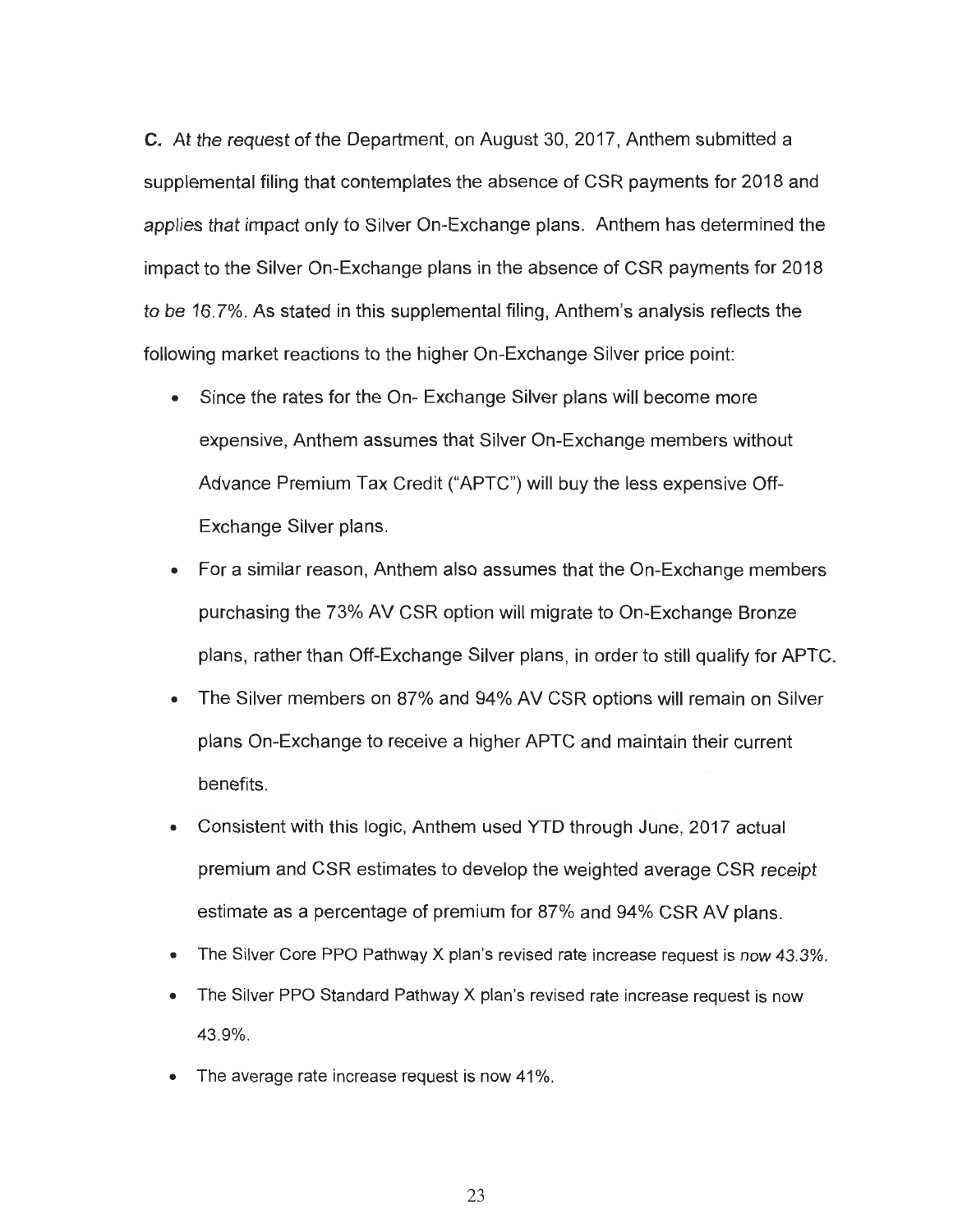## **Ill. DISCUSSION**

General Statutes§ 38a-481 provides that individual health insurance rates must be filed with the commissioner. The commissioner may disapprove such rates if the rates are found to be excessive, inadequate or unfairly discriminatory.<sup>5</sup> These terms are not defined in § 38a-481 but are defined by § 38a -481-1 of the Regulations of Connecticut Agencies which provides in part:

As used in Sections 38a-481-1 to 38a-481-9, inclusive, of the Regulations of Connecticut State Agencies, unless the context otherwise requires: ... (3) "Excessive rate" means the rate is unreasonably high for the insurance provided .... (6) "Inadequate rate " means a rate that is unreasonably low for the insurance provided, and continued use of it would endanger solvency of the insurer .... (11) "Unfairly discriminatory" means rating practices that reflect differences based on age, disability, race, ethnicity, gender, sexual orientation or health status that are not actuarially justified or otherwise prohibited by law.

With the definitions noted above, along with actuarial standards of practice for

health insurance , the Department uses the following standards for the review of health

insurance rate filings.

- The Department deems rates excessive if they are unreasonably high in relation to the benefits provided and the underlying risks.
- Rates are deemed inadequate if they are unreasonably low in relation to the benefits provided and the underlying risks , and continued use of it would endanger the solvency of the insurer.
- Rates would be deemed unfairly discriminatory if the methodology to develop the rates is not actuarially sound and is not applied in a fairly consistent manner so that resulting rates were not reasonable in relation to the benefits and underlying risks .

 $5$ See General Statues § 38a-481 (b), and Regs., Conn. State Agencies § 38a-481-7 (e).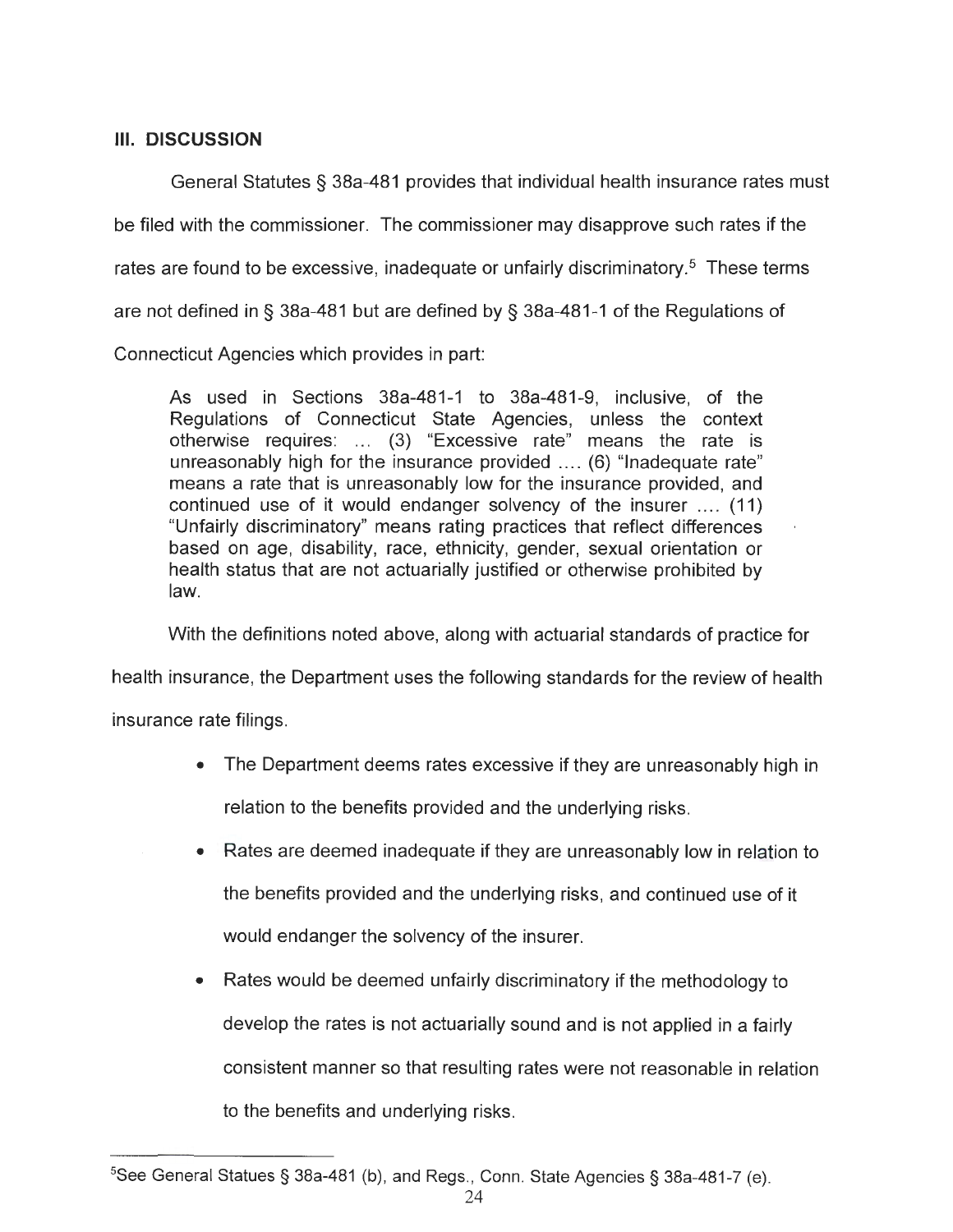• The actuarial review of the Application to determine if the rates are reasonable, i.e. not excessive, inadequate or unfairly discriminatory, must be in compliance with ASOP 8 issued by the Actuarial Standards Board of the American Academy of Actuaries .

A primary concern raised year and again by members of the public in their written and oral comments is that the rate increases would not be affordable for renewing policyholders. Affordability , however, is relative to each person and subjective, and although it is of overall concern to the Department, it is not a standard for rate review within the aforesaid statute, regulation or actuarial standards of practice that the Department must utilize in reviewing rate filings .

To determine if the rates filed by Anthem are reasonable in relation to the benefits provided , the Department actuarial staff completed an actuarial analysis to review the experience, assumptions and projections used in the Application. Since this filing incorporates all the new rating requirements of the ACA effective January 1, 2014 , the Department used criteria spelled out in the latest HHS rate regulations as a template for review along with previously issued Connecticut Insurance Department Bulletins<sup>6</sup> that discuss the requirements for rate filings.

The normalized paid trend for the last two years has been 14.3% and 7.2% . Anthem estimates that 2017 and 2018 trend will be 11 .3% and 13.9% respectively. The trend is developed by normalizing historical benefit expense for changes in the underlying population and known cost drivers , which are then projected forward to develop the pricing trend. Examples of such changes include contracting, cost of care initiatives, workdays, average wholesale price, and expected introduction of generic

<sup>6</sup> CID Bulletin HC-90-17: Filing Requirements For Individual and Small Employer Group Health Insurance Policies Subject to The Affordable Care Act (ACA) (March 2, 2017). CID Bulletin HC-81-17: Health Insurance Rate Filing Submission Guidelines (March 2, 2017).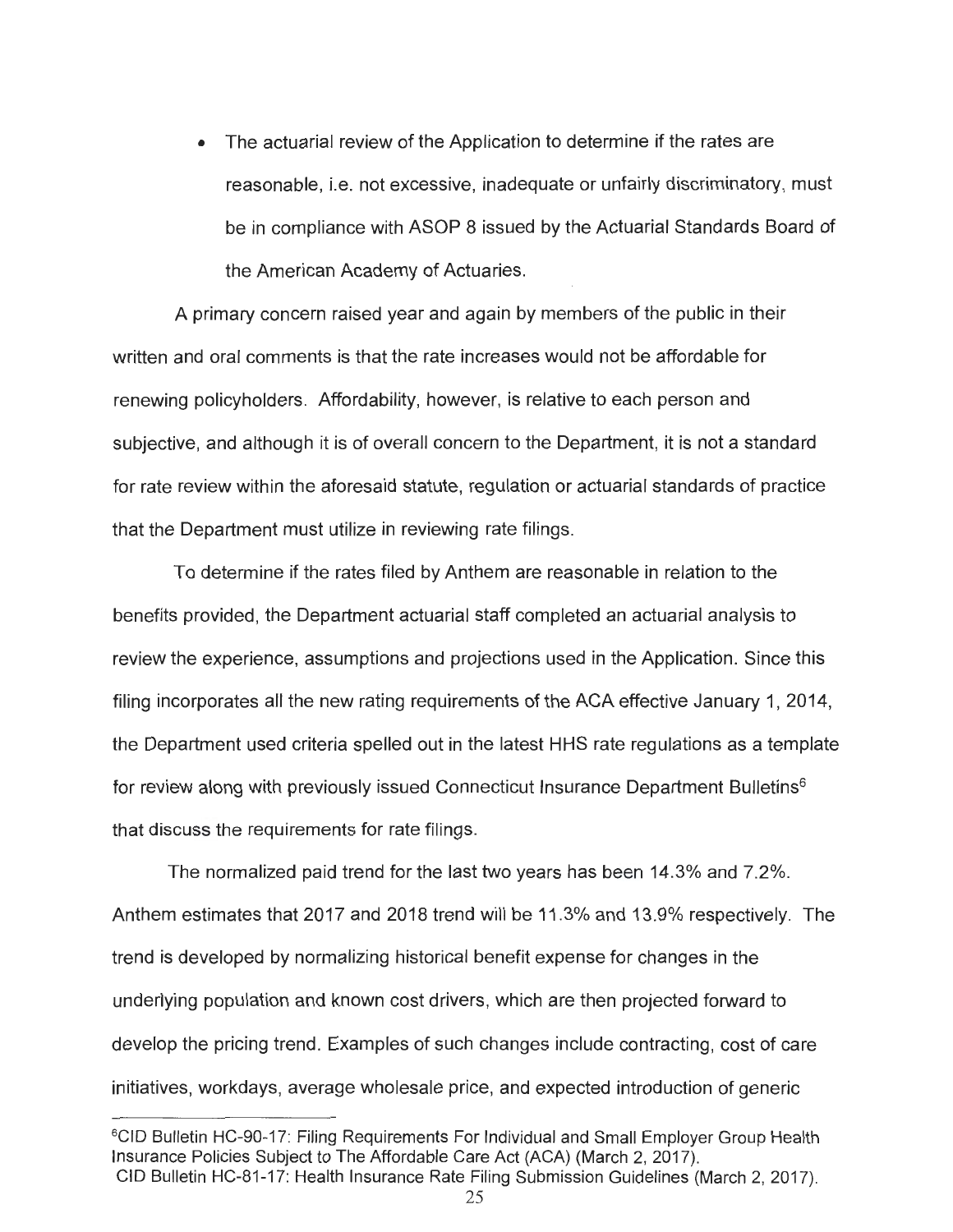drugs. Anthem also included a load in the trend for volatility . The undersigned is recommending that the assumed trend in the rate filing of 13.4% be reduced to account for the removal of the volatility factor as well as historical paid trend information and trend for the first four months of 2017 . As a result , the recommended annualized trend is 12.0% .

The grace period adjustment was removed from the 2013-2016 rate filings as the Department did not believe this adjustment was necessary. The undersigned recommends that the 0.26% grace period adjustment be removed from this rate filing in the same manner it was in 2013 through 2016.

Anthem assumed a net risk adjustment receipt of \$37.08 PMPM. The Department reviewed the June 30 , 2017 Center for Consumer Information and Insurance Oversight ("CCIIO") Reinsurance and Risk Adjustment report for Connecticut. Based on this report, Anthem received \$24,193,391.03 in risk adjustment payments for the individual market. This amounted to a receipt of \$38.93 PMPM. The undersigned recommends that net risk adjustment receipt be changed from \$37 .08 PMPM to \$38 .93 PMPM.

Anthem assumed a 15% lapse rate would occur in 2018 , resulting in a morbidity adjustment of 1.0998. Based on the information provided, the undersigned believes a better reflection of lapses for 2018 is 10% , which results in an adjustment of 1.0613.

Anthem 's supplemental filing of August 30, 2017 requested a 16.7% rate increase for the Silver On-Exchange-only plans to account for a lack of CSR funding. Based on the information provided in this supplemental filing , the undersigned believes this request of 16 .7% is appropriate .